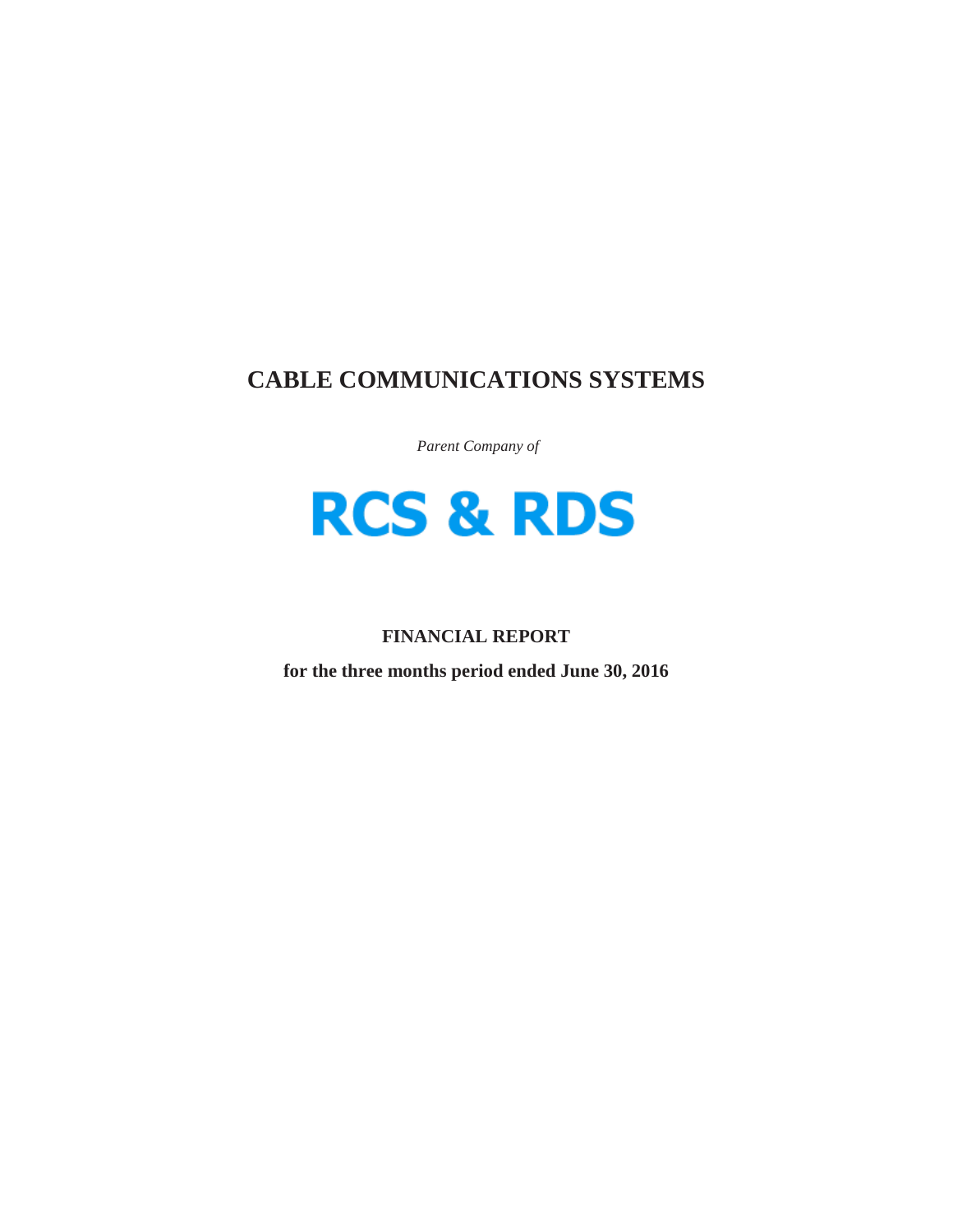# **Table of Contents**

| MANAGEMENT'S DISCUSSION AND ANALYSIS OF FINANCIAL CONDITION AND RESULTS OF |  |
|----------------------------------------------------------------------------|--|
|                                                                            |  |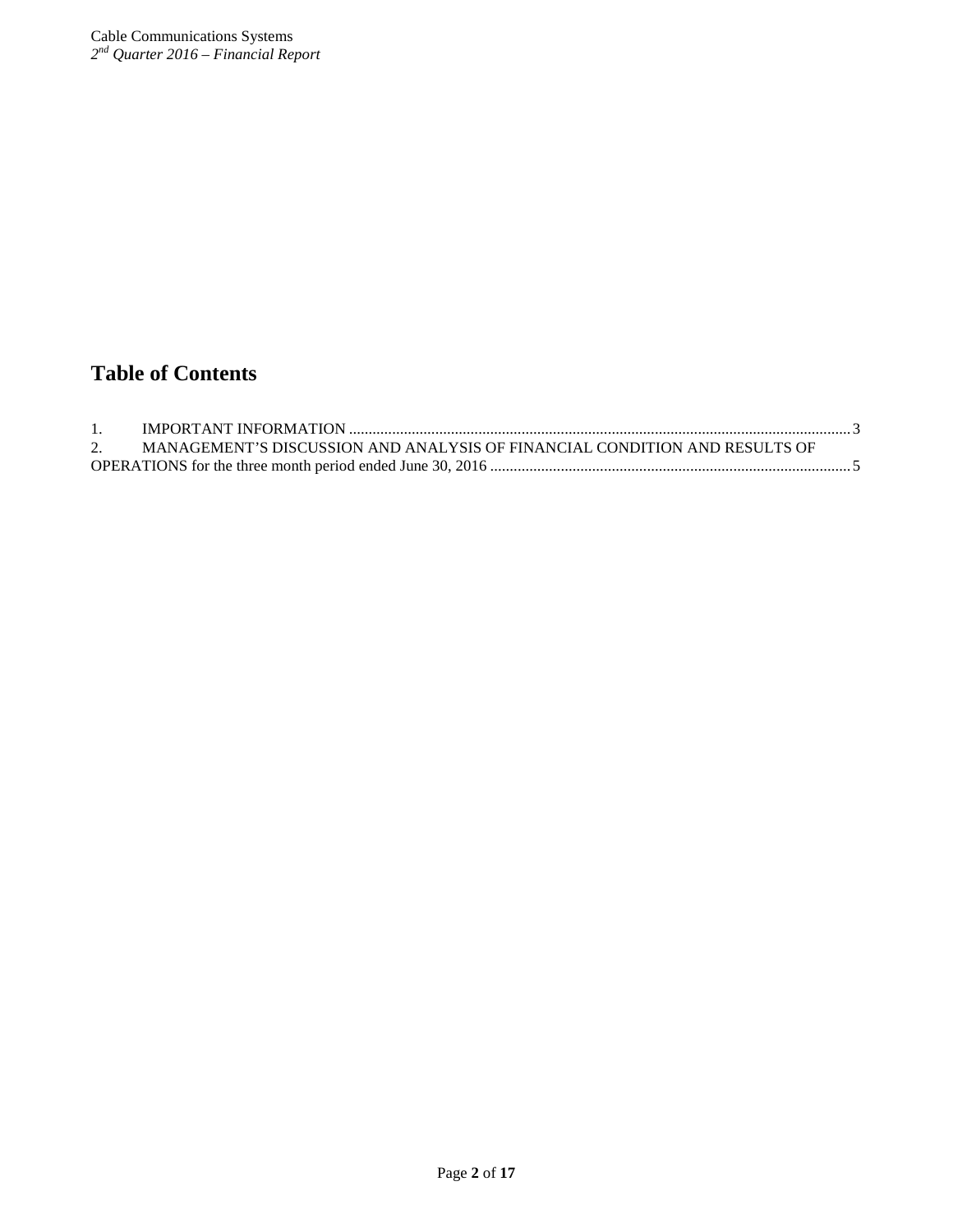# <span id="page-2-0"></span>**1. IMPORTANT INFORMATION**

#### **FORWARD-LOOKING STATEMENTS**

Certain statements in this report are not historical facts and are forward-looking. Forward-looking statements include statements concerning our plans, expectations, projections, objectives, targets, goals, strategies, future events, future operating revenues or performance, capital expenditures, financing needs, plans or intentions relating to acquisitions, our competitive strengths and weaknesses, our business strategy, and the trends we anticipate in the industries and the political and legal environments in which we operate and other information that is not historical information.

Words such as "believe," "anticipate," "estimate," "target," "potential," "expect," "intend," "predict," "project," "could," "should," "may," "will," "plan," "aim," "seek" and similar expressions are intended to identify forward-looking statements but are not the exclusive means of identifying such statements.

The forward-looking statements contained in this report are largely based on our expectations, which reflect estimates and assumptions made by our management. These estimates and assumptions reflect our best judgment based on currently known market conditions and other factors, some of which are discussed below. Although we believe such estimates and assumptions to be reasonable, they are inherently uncertain and involve a number of risks and uncertainties that are beyond our control. In addition, management's assumptions about future events may prove to be inaccurate. All readers are cautioned that the forward-looking statements contained in this report are not guarantees of future performance, and we cannot assure any reader that such statements will be realized or the forward-looking events and circumstances will occur.

By their very nature, forward-looking statements involve inherent risks and uncertainties, both general and specific, many of which are beyond our control, and risks exist that the predictions, forecasts, projections and other forward-looking statements will not be achieved. You should be aware that a number of important factors could cause actual results to differ materially from the plans, objectives, expectations, estimates and intentions expressed in such forward-looking statements. These factors include, without limitation, various risks related to our business, risks related to regulatory matters and litigation, risks related to investments in emerging markets, risks related to our financial position as well as risks related to the notes and the related guarantee.

Any forward-looking statements are only made as of the date of this report. Accordingly, we do not intend, and do not undertake any obligation, to update forward-looking statements set forth in this report. You should interpret all subsequent written or oral forward-looking statements attributable to us or to persons acting on our behalf as being qualified by the cautionary statements in this report. As a result, you should not place undue reliance on such forwardlooking statements.

# **OPERATING AND MARKET DATA**

In this report, we refer to persons who subscribe to one or more of our services as customers. We use the term revenue generating unit ("**RGU**") to designate a subscriber account of a customer in relation to one of our services. An individual customer may represent one or several RGUs depending on the number of our services to which it subscribes.

More specifically:

- for our cable TV and DTH services, we count each basic package that we invoice to a customer as an RGU, without counting separately the premium add-on packages that a customer may subscribe for;
- for our fixed internet and data services, we consider each subscription package to be a single RGU;
- for our fixed-line telephony and mobile telephony businesses, we consider each phone line that we invoice to be a separate RGU, so that a customer will represent more than one RGU if it has subscribed for more than one phone line (whether fixed-line or mobile); and
- for our mobile telecommunications services we consider each mobile voice and mobile data SIM that we invoice to be a separate RGU.

Since RGUs can be defined differently by different companies within our industry, you should use caution in comparing our RGU figures to those of our competitors.

We use the term average revenue per unit ("**ARPU**") to refer to the average monthly revenue per RGU in each business line or geographic segment and we calculate it by dividing the total revenue per business line or country for that relevant period (month, quarter, year), by the total number of RGUs for that business line or country invoiced for services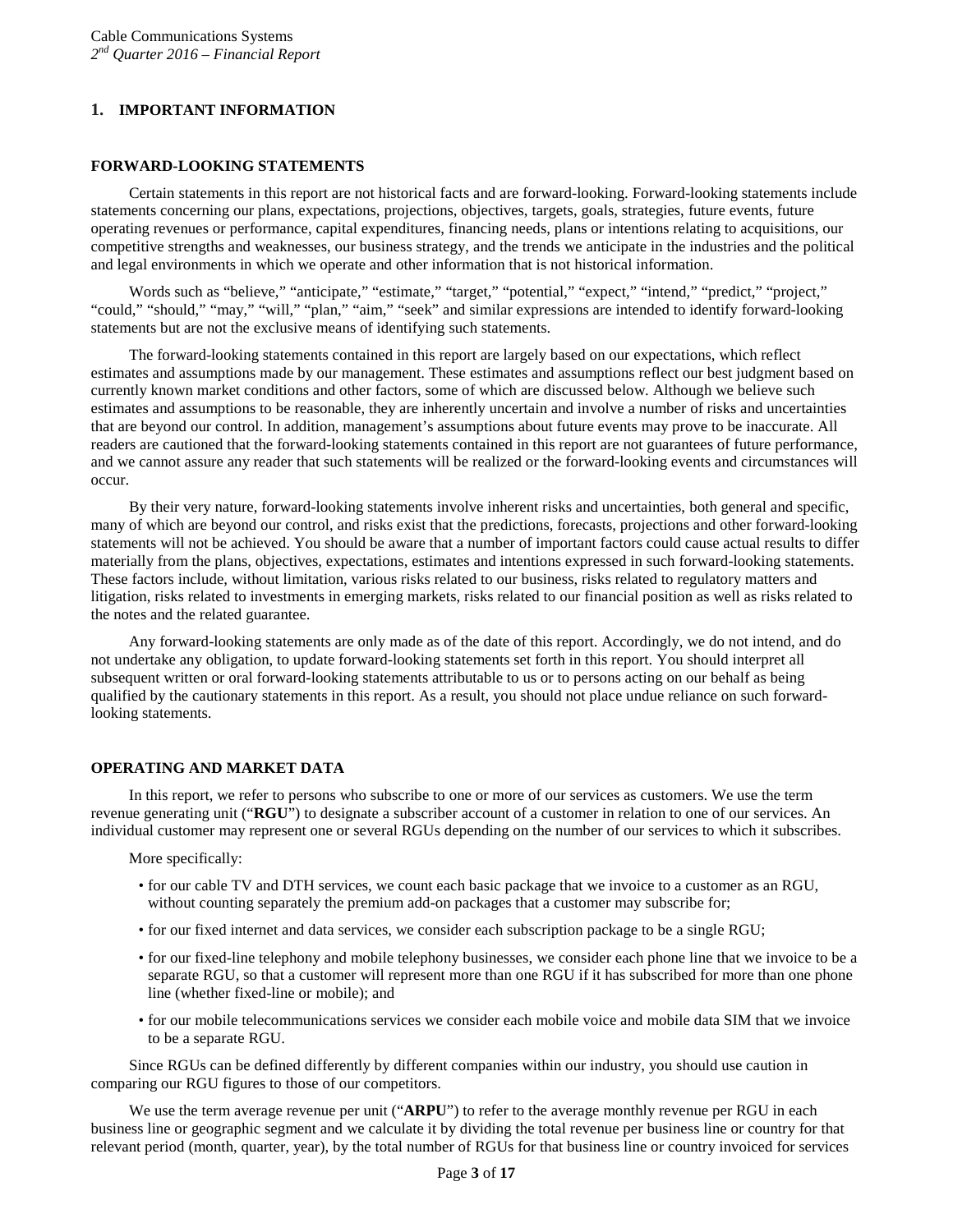in that month or the average RGUs in the period for periods longer than one month and divided by the number of months in that period, without differentiating between various types of subscription packages or the number and nature of services an individual customer subscribes for. As our definition of RGU is different for our different business lines, you should use caution when trying to compare ARPU between our business lines. In addition, because we calculate ARPU differently from some of our competitors, you should use caution when comparing our ARPU figures with those of other telecommunications companies.

Where information has been sourced from a third party, such information has been accurately reproduced and as far as we are aware and are able to ascertain from information published by such third party, no facts have been omitted which would render the reproduced information inaccurate or misleading. However, you should keep in mind that we have not independently verified information we have obtained from industry and government sources. These information and statements from our internal estimates and surveys have not been verified by any independent sources.

# **NON-GAAP FINANCIAL MEASURES**

In this report, we present certain financial measures that are not defined in and, thus, not calculated in accordance with IFRS, U.S. GAAP or generally accepted accounting principles in any other relevant jurisdiction. This includes EBITDA and Adjusted EBITDA (each as defined below). Because these measures are not standardized, companies can define and calculate these measures differently, and therefore we urge you not to use them as a basis for comparing our results with those of other companies.

We calculate EBITDA by adding back to consolidated operating profit/(loss) our charges for depreciation, amortization and impairment of assets. Adjusted EBITDA is defined as EBITDA adjusted for the effect of extraordinary and one-off/non-recurring items. In addition, we adjust EBITDA for mark to market results (unrealised) from fair value assessment of energy trading contracts. EBITDA and Adjusted EBITDA under our definition may not be comparable to similar measures presented by other companies and labelled "EBITDA". We believe that EBITDA and Adjusted EBITDA are useful analytical tools for presenting a normalized measure of cash flows that disregards temporary fluctuations in working capital, including due to fluctuations in inventory levels and due to timing of payments received or payments made. Since operating profit and actual cash flows for a given period can differ significantly from this normalized measure, we urge you to consider these figures for any period together with our data for cash flows from operations and other cash flow data and our operating profit. You should not consider EBITDA or Adjusted EBITDA a substitute for operating profit or cash flows from operating activities.

We define EBITDA margin as the ratio of revenues to EBITDA (for both June 30, 2015 and June 30, 2016, Adjusted EBITDA).

The covenants computation for the Notes uses EBITDA which may be different from the EBITDA/Adjusted EBITDA presented in this report.

# **ROUNDING**

Certain amounts that appear in this report have been subject to rounding adjustments. Accordingly, figures shown as totals in certain tables may not be an arithmetic aggregation of the figures that precede them.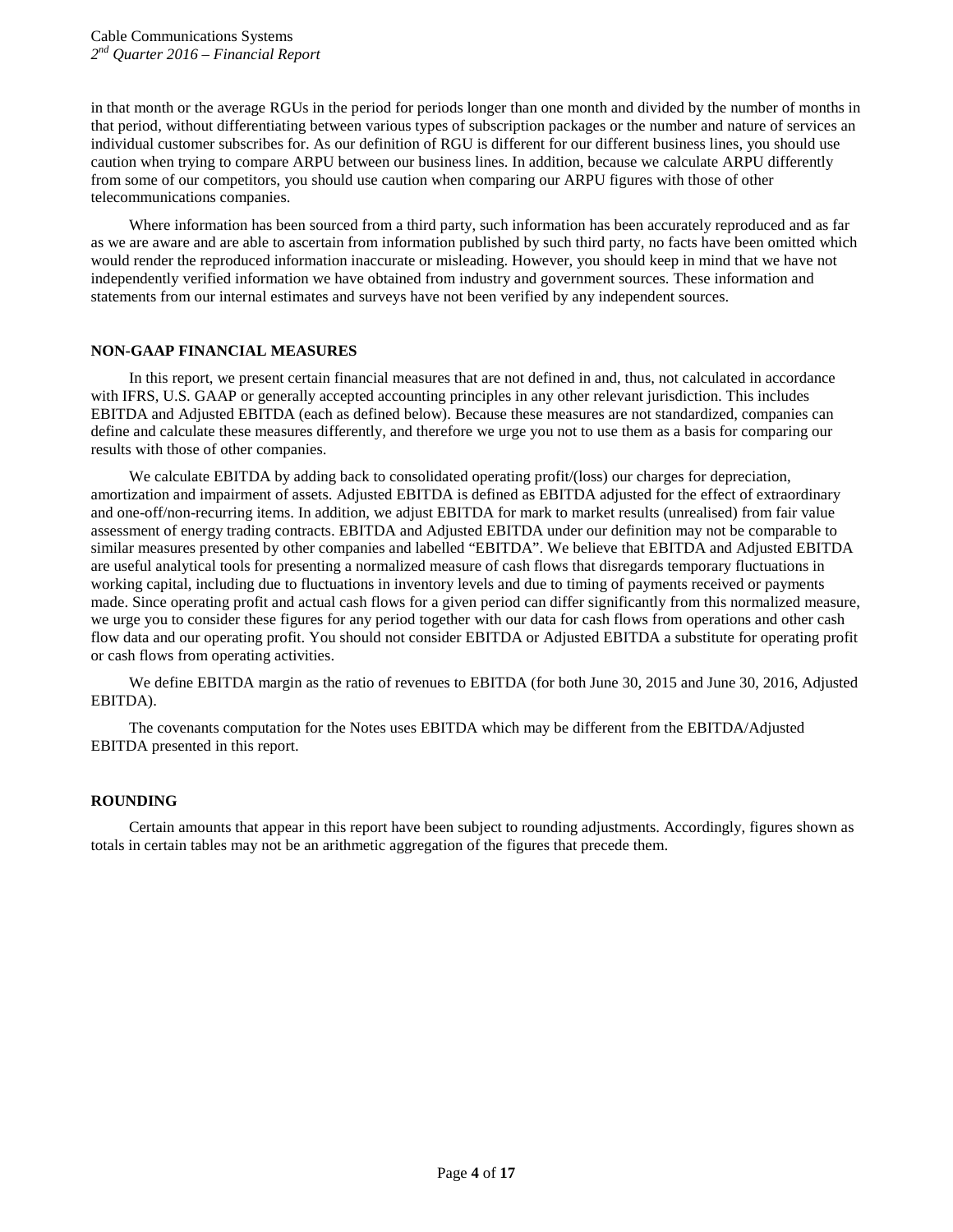# <span id="page-4-0"></span>**2. MANAGEMENT'S DISCUSSION AND ANALYSIS OF FINANCIAL CONDITION AND RESULTS OF OPERATIONS for the three month period ended June 30, 2016**

*This report includes and analyses the unaudited interim condensed consolidated financial statements of the Company as of June 30, 2016.*

*The following discussion and analysis of the financial condition and results of operations of the Company and its subsidiaries should be read in conjunction with the unaudited condensed consolidated interim financial statements of the Company and its subsidiaries as at and for the six months ended June 30, 2016 and the related notes, prepared in accordance with IFRS as adopted by EU ("IFRS").*

*The following discussion includes forward-looking statements based on assumptions about our future business.*

#### **OVERVIEW**

We are a leading provider of pay TV and telecommunications services in Romania and Hungary and of mobile services as an MVNO to the large Romanian communities in Spain and Italy. Our service offerings include cable TV, fixed internet and data, fixed- line telephony, mobile telecommunications services and DTH satellite television services. We offer our own TV channels and pay TV services, which carry premium movies and sports content, as well as channels produced by third parties to our customers in Romania and Hungary through our cable TV and DTH satellite television platforms.

For the three months ended June 30, 2016, we had revenues of  $\epsilon$ 205.3 million, net loss of  $\epsilon$ 6.5 million and Adjusted EBITDA of €65.7 million. For the six months ended June 30, 2016, we had revenues of €405.2 million, other income of €2.7 million, net profit of  $6.5$  million and Adjusted EBITDA of  $629.7$  million.

#### **RECENT DEVELOPMENTS**

#### **Business**

On 29 April 2016 we repaid the second principal installment from the 2015 Senior Facility, in amount of RON 110 million (EUR 24.6 million equivalent).

In May 2016 we won four 5 MHz frequency blocks in the 3800 MHz spectrum in Hungary, for a consideration of HUF 248 million  $(40.8 \text{ million equivalent})$ .

In August 2016 we have signed a new back-stop facility for RON 135 million from a banking syndicate arranged by Citibank, London branch and BRD-Groupe Societe Generale. The facility was not drawn yet.

The Group reviews its debt position and funding requirements on an ongoing basis. Although the EUR450,000,000 7.50% Senior Secured Notes issued by Cable Communications Systems N.V. and guaranteed by RCS&RDS S.A. do not mature until 2020, the Group monitors market conditions to assess when refinancing options may be available and seeks to be prepared to refinance promptly should an opportunity arise in the future. Furthermore, the Company continues to consider a number of strategic options going forward, including an initial public offering.

#### **BASIS OF FINANCIAL PRESENTATION**

The Company prepares its consolidated financial statements in accordance with IFRS. For the periods analyzed in this report, the Company's presentation currency was the euro.

#### **Functional Currencies and Presentation Currency**

Each of our Group entities prepares its individual financial statements in the currency of the primary economic environment in which it operates; this local currency is the functional currency of the entity.

The Company presents its consolidated financial statements in euros. The Company uses the euro as the presentation currency of its consolidated financial statements under IFRS because the euro is used as a reference currency in the telecommunications industry in the European Union and management analysis and reporting is prepared in euros.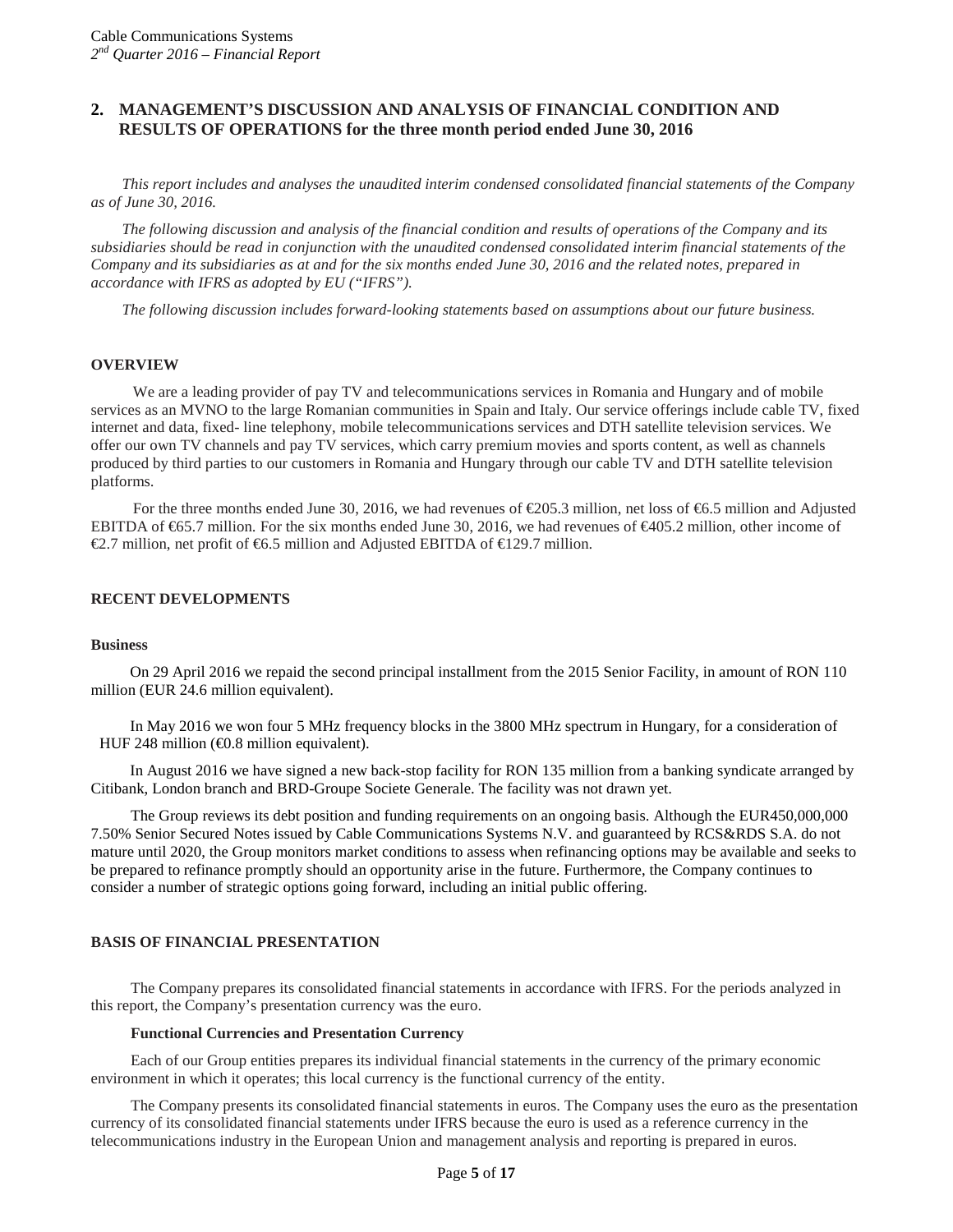#### **Segments**

We evaluate business and market opportunities and consider our results primarily on a country by country basis. As such, we report our results of operations in accordance with four geographic segments: Romania, Hungary, Spain and Other, which includes Italy. For period ended June, 30 2015, Other includes also the results of Czech Republic subsidiary, disposed of in April 2015.

In addition, we present revenues and certain other financial information in accordance with our five business lines: cable TV, fixed internet and data, fixed-line telephony, mobile telecommunication services and DTH.

#### **TRENDS AND OTHER FACTORS IMPACTING OUR RESULTS OF OPERATIONS**

The following are the key factors that have significantly affected our results of operations and financial condition during the periods under review, or which we expect will significantly affect our operations in the future.

#### **Exchange Rates**

Our operating subsidiaries record their financial results in their respective functional currencies (principally the Romanian leu; to a lesser extent, the Hungarian forint), which are then translated into euros in preparing our consolidated financial statements. In addition, because the mix of currencies in which our operating expenses are incurred differs significantly from the mix of currencies in which we generate revenue, we are also exposed to significant currency transactional risk.

In recent years, the values of local currencies in the principal countries where we operate have fluctuated relative to the euro, our presentation currency, and the U.S. dollar. We have significant exposure to euro and to a lesser degree to U.S. dollar, as most of our financing agreements are in euro and we purchase certain content and services for our cable TV and DTH businesses in euros and U.S. dollars. In the six month period ended June 30, 2016, compared with the same period in 2015, the Romanian leu depreciated by 1% relative to the euro and declined by 1.4% relative to the U.S. dollar, and the Hungarian forint declined by 1.7% relative to the euro and depreciated by 2.1% relative to the U.S. dollar. In the 2<sup>nd</sup> quarter of 2016, compared with the same period in 2015, the Romanian leu declined by 1.2% relative to the euro and appreciated by 0.4% relative to the U.S. dollar, and the Hungarian forint depreciated by 2.4% relative to the euro and declined by 0.7% relative to the U.S. dollar. The changes in currencies discussed are computed using the average rates in the period presented in the table below.

Going forward, we plan to continue to present our consolidated financial results in euros. Any further significant appreciation of the euro against our other functional currencies in coming periods could have the effect of significantly reducing our financial results as reported in euro.

The following table sets out the period end and average exchange rates of the euro against each of our local functional currencies, in each case as reported by the relevant central bank on its website (unless otherwise stated):

|                                           | As at and for the three<br>months ended June 30 |        | As at and for the six<br>months ended June 30 |        |  |
|-------------------------------------------|-------------------------------------------------|--------|-----------------------------------------------|--------|--|
|                                           | 2015                                            | 2016   | 2015                                          | 2016   |  |
|                                           |                                                 |        | Value of one euro in the relevant currency    |        |  |
| Romanian leu (RON)                        |                                                 |        |                                               |        |  |
| Period end rate                           | 4.47                                            | 4.52   | 4.47                                          | 4.52   |  |
| Average rate                              | 4.44                                            | 4.50   | 4.45                                          | 4.50   |  |
| <b>Hungarian forint (HUF)</b>             |                                                 |        |                                               |        |  |
| Period end rate                           | 315.04                                          | 316.16 | 315.04                                        | 316.16 |  |
| Average rate                              | 306.03                                          | 313.32 | 307.50                                        | 312.68 |  |
| Czech koruna (CZK)                        |                                                 |        |                                               |        |  |
| Period end rate                           | 27.43                                           | N.M    | 27.43                                         | N.M    |  |
| Average rate                              | 27.44                                           | N.M    | 27.58                                         | N.M    |  |
| United States Dollar (USD) <sup>(1)</sup> |                                                 |        |                                               |        |  |
| Period end rate                           | 1.12                                            | 1.11   | 1.12                                          | 1.11   |  |
| Average rate                              | 1.11                                            | 1.13   | 1.12                                          | 1.12   |  |
|                                           |                                                 |        |                                               |        |  |

(1) According to the exchange rates published by the European Central Bank.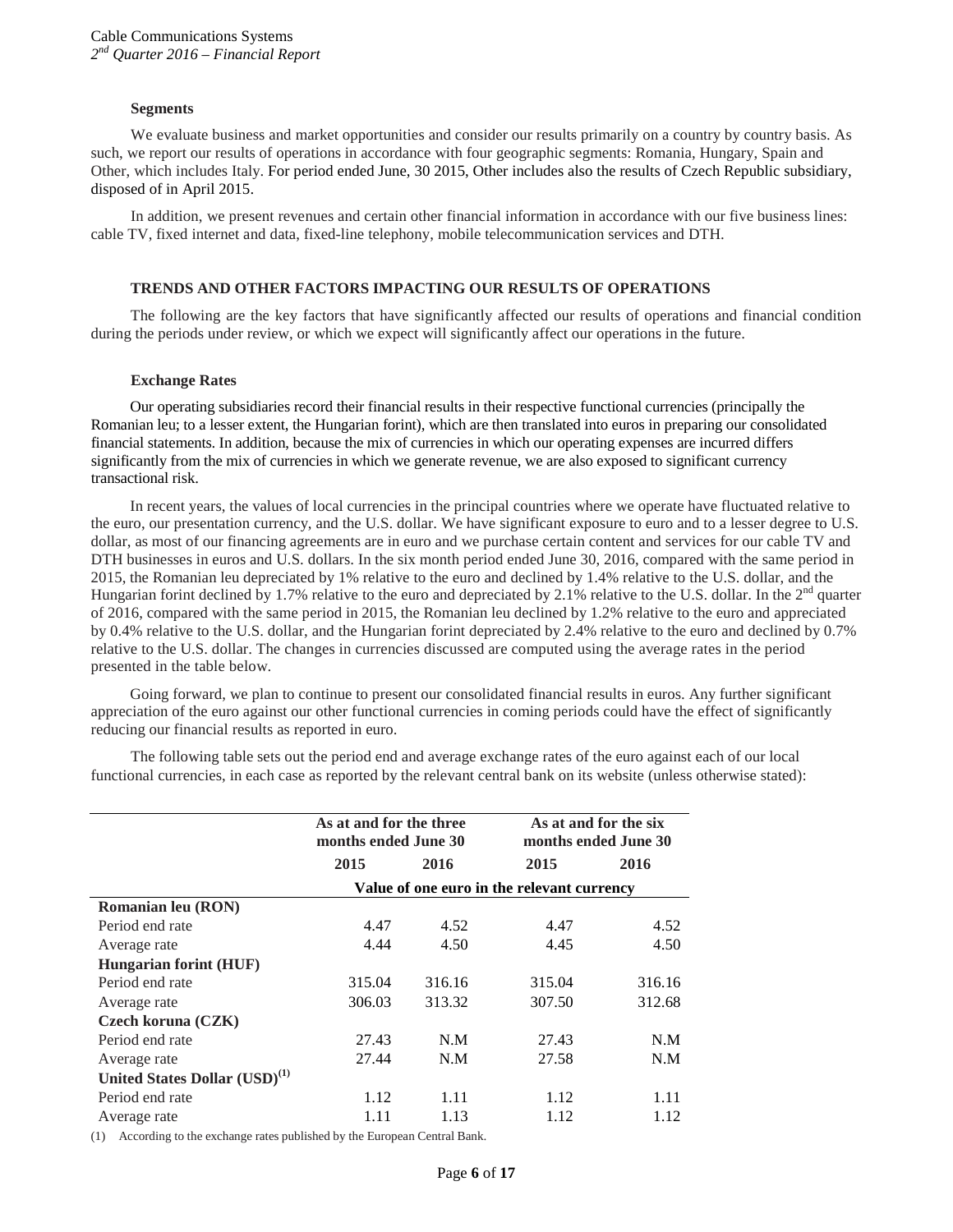In the three months ended June 30, 2016, we had a net foreign exchange loss (which is recognized in net finance expenses on our statement of comprehensive income) of €5.7 million due to the depreciation of the Romanian leu against the euro at the end of the quarter as compared to March 31, 2016. In the three months ended June 30, 2015, we had a net foreign exchange loss of €6.9 million due to the depreciation of the Romanian leu against the euro at the end of the quarter as compared to March 31, 2015.

In the six months ended June 30, 2016, we had a net foreign exchange gain (which is recognized in net finance income on our statement of comprehensive income) of  $\bigoplus$ . 2 million due to the appreciation of the Romanian leu against the euro at the end of the period as compared to December 31, 2015. In the six months ended June 30, 2015, we had a net foreign exchange gain of €1 million due to the appreciation of the Romanian leu against the euro at the end of the period as compared to December 31, 2014.

#### **Growth in Business, RGUs and ARPU**

Our revenues are mostly a function of the number of our RGUs and ARPU. Neither of these terms is a measure of financial performance under IFRS, nor have these measures been reviewed by an outside auditor, consultant or expert. Each of these measures is derived from management estimates. See "*Important Information – Operating and Market Data*"

The following table shows, by segment and business, our RGUs at the beginning and at the end of the second quarter in each of 2015 and 2016 and monthly ARPU for the three months ended June 30, 2015 and 2016. ARPU figures are not shown on a constant currency basis.

|                                                   | <b>RGUs (in thousands)</b> |          |               |                |              |               | <b>ARPU (EUR/RGU/month)</b> |       |               |
|---------------------------------------------------|----------------------------|----------|---------------|----------------|--------------|---------------|-----------------------------|-------|---------------|
|                                                   |                            |          |               |                |              |               | For the three               |       |               |
|                                                   |                            |          | $\frac{0}{0}$ |                |              | $\frac{0}{0}$ | month period                |       | $\frac{0}{0}$ |
|                                                   | As at March 31,            |          | change        | As at June 30, |              | change        | ended June 30,              |       | change        |
|                                                   | 2015                       | 2016     |               | 2015           | 2016         |               | 2015                        | 2016  |               |
| Romania                                           |                            |          |               |                |              |               |                             |       |               |
| Cable TV                                          | 2,633                      | 2,752    | 5%            | 2,659          | 2,782        | 5%            | 5.22                        | 5.29  | 1%            |
| Fixed Internet and data                           |                            |          |               |                |              |               |                             |       |               |
| Residential                                       | 1,776                      | 1,907    | 7%            | 1,802          | 1,930        | 7%            | 5.14                        | 5.02  | $-2%$         |
| <b>Business</b>                                   | 92                         | 106      | 15%           | 96             | 109          | 14%           | 39.44                       | 36.27 | $-8%$         |
| Fixed-line telephony                              |                            |          |               |                |              |               |                             |       |               |
| Residential                                       | 1,331                      | 1,270    | $-5%$         | 1,318          | 1,252        | $-5%$         | 1.30                        | 1.30  | 0%            |
| <b>Business</b>                                   | 124                        | 127      | 2%            | 125            | 127          | 2%            | 3.56                        | 3.67  | 3%            |
| Mobile telecommunications                         |                            |          |               |                |              |               |                             |       |               |
| $s$ ervices $^{(1)}$                              | 2,232                      | 2,840    | 27%           | 2,349          | 2,950        | 26%           | 2.86                        | 3.24  | 13%           |
| <b>DTH</b>                                        | 693                        | 666      | $-4%$         | 690            | 657          | $-5%$         | 4.83                        | 4.89  | 1%            |
| <b>Hungary</b>                                    |                            |          |               |                |              |               |                             |       |               |
| Cable TV                                          | 416                        | 452      | 9%            | 420            | 460          | 10%           | 7.33                        | 7.24  | $-1\%$        |
| Fixed internet and data                           | 355                        | 398      | 12%           | 361            | 407          | 13%           | 7.77                        | 7.69  | $-1%$         |
| Fixed-line telephony                              | 307                        | 334      | 9%            | 312            | 340          | 9%            | 1.76                        | 1.63  | $-7%$         |
| Mobile telecommunications                         |                            |          |               |                |              |               |                             |       |               |
| $serves\ ^{(1)\ (2)}$                             | 18                         | 15       | $-17%$        | 18             | 15           | $-17%$        | 6.72                        | 6.76  | 1%            |
| <b>DTH</b>                                        | 326                        | 317      | $-3%$         | 331            | 322          | $-3%$         | 7.79                        | 8.04  | 3%            |
| <b>Spain</b>                                      |                            |          |               |                |              |               |                             |       |               |
| Mobile telecommunications                         |                            |          |               |                |              |               |                             |       |               |
| $s$ ervices $^{\left( 1\right) \left( 3\right) }$ | 515                        | 592      | 15%           | 553            | 601          | 9%            | 11.28                       | 11.86 | 5%            |
| <b>Italy</b>                                      |                            |          |               |                |              |               |                             |       |               |
| Mobile telecommunications                         |                            |          |               |                |              |               |                             |       |               |
| $serves\ ^{(1)\ (3)}$                             | 53                         | 63       | 19%           | 56             | 67           | 20%           | 11.37                       | 11.29 | $-1\%$        |
| <b>Discontinued operations</b>                    |                            |          |               |                |              |               |                             |       |               |
| $DTH^{\left( 4\right) }$                          | 131                        | $\theta$ | N.M           | $\mathbf{0}$   | $\mathbf{0}$ | 0%            | 8.09                        | 0.00  | N.M           |

(1) As of June 30, 2016, we aggregate the mobile telephony and mobile data SIMs and present them as mobile telecommunications services RGU. As of December 31, 2015, the definition for RGUs for mobile telephony in Italy was revised to contain only cards having traffic in the last month of the relevant reporting period. RGU and ARPU data presented for the periods ended June, 30 2015 was restated accordingly. In Q4 2015 we recorded certain adjustments which referred to the entire year ended December 31, 2015. For comparison and presentation purposes,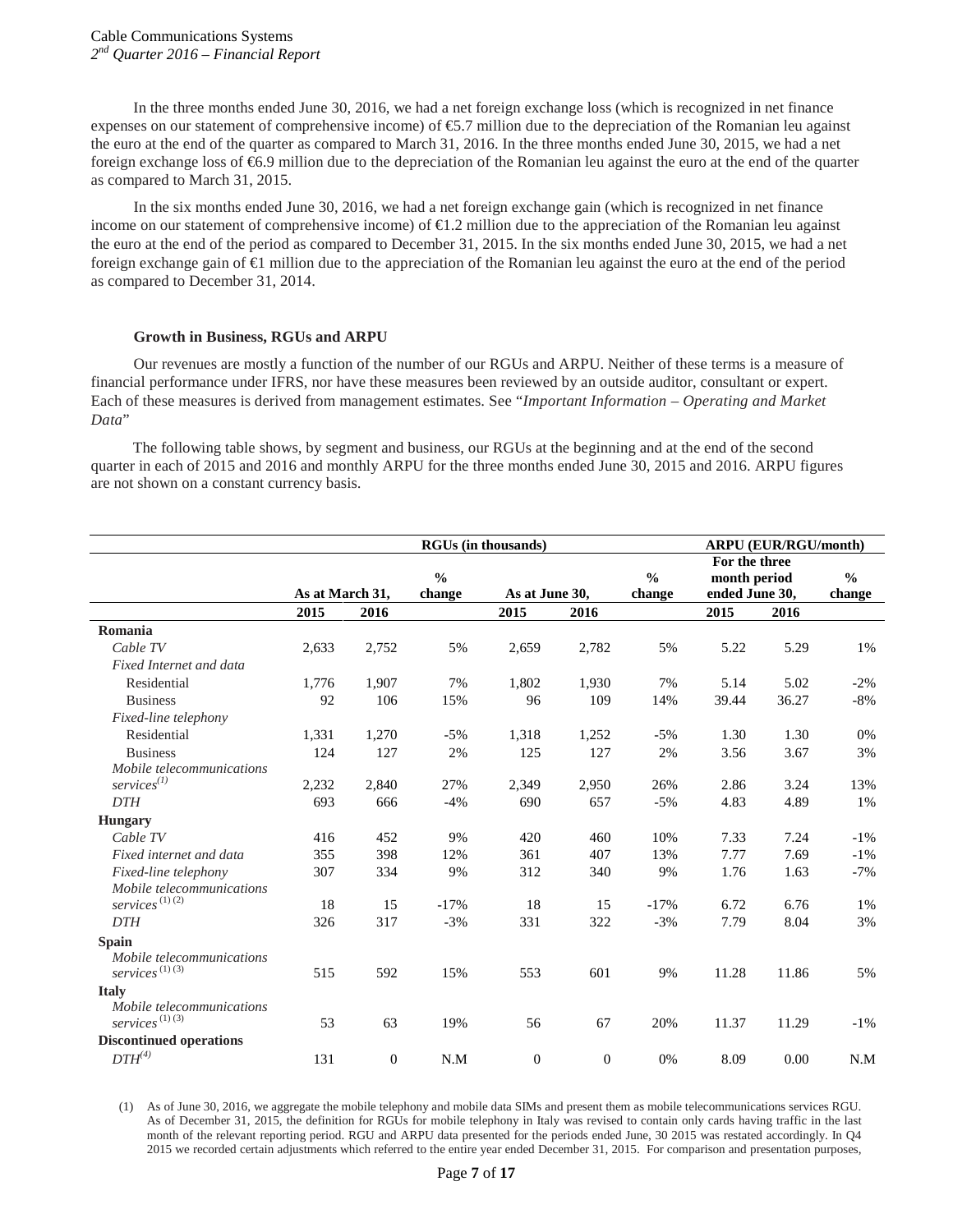revenues for 3 months ended June 30, 2015 and for 6 months ended June 30, 2015 were rested accordingly. A reassessment of revenues from promotions was made and results from energy activity were presented on a net basis in Statement of profit or loss. A reallocation of revenues between business lines was made as well. Consequently, ARPU for the comparative period ended June 30, 2015 was restated accordingly.

(1) As a reseller, selling services which utilize the Telenor network under our "Digi" brand.

(2) As an MVNO.

(3) Includes services provided in Czech Republic (disposed of at the end of April 2015)

#### **HISTORICAL RESULTS OF OPERATIONS**

#### **Results of Operations for the three months ended June 30, 2015 and 2016**

|                                           | Three months ended June 30, |        | Six months ended June 30, |        |
|-------------------------------------------|-----------------------------|--------|---------------------------|--------|
|                                           | 2015                        | 2016   | $2015^{(1)}$              | 2016   |
|                                           | (euro in millions)          |        | (euro in millions)        |        |
| <b>Revenues</b>                           |                             |        |                           |        |
| Romania                                   | 132.5                       | 149.0  | 259.4                     | 294.0  |
| Hungary                                   | 31.4                        | 33.3   | 62.4                      | 66.2   |
| Spain                                     | 18.5                        | 21.8   | 34.6                      | 42.3   |
| Other                                     | 1.9                         | 2.3    | 3.6                       | 4.4    |
| Discontinued operations                   | 0.7                         |        | 3.8                       |        |
| Elimination of intersegment revenues      | (0.7)                       | (0.9)  | (1.3)                     | (1.6)  |
| <b>Total revenues</b>                     | 184.4                       | 205.3  | 362.4                     | 405.2  |
| Other income/(Other expenses)             | (0.8)                       | (0.6)  | (0.8)                     | 2.7    |
| <b>Gain from sale of discontinued</b>     |                             |        |                           |        |
| operations                                | 21.9                        |        | 21.9                      |        |
|                                           |                             |        |                           |        |
| <b>Operating expenses</b>                 |                             |        |                           |        |
| Romania                                   | 91.3                        | 99.3   | 176.3                     | 196.0  |
| Hungary                                   | 18.8                        | 19.9   | 37.6                      | 39.5   |
| Spain                                     | 15.6                        | 17.4   | 29.5                      | 34.5   |
| Other                                     | 2.3                         | 4.0    | 4.8                       | 7.1    |
| Discontinued operations                   | 0.9                         |        | 3.0                       |        |
| Elimination of intersegment expenses      | (0.7)                       | (0.9)  | (1.3)                     | (1.6)  |
| Depreciation, amortization and impairment |                             |        |                           |        |
| of tangible and intangible assets         | 46.8                        | 50.0   | 94.1                      | 95.7   |
| <b>Total operating expenses</b>           | 175.0                       | 189.7  | 343.9                     | 371.2  |
|                                           |                             |        |                           |        |
| <b>Operating profit</b>                   | 30.5                        | 15.1   | 39.6                      | 36.7   |
| Finance income                            | 9.2                         | 4.8    | 17.2                      | 6.0    |
| Finance expense                           | (19.0)                      | (20.0) | (34.6)                    | (28.5) |
|                                           |                             |        |                           |        |
| Net finance costs                         | (9.8)                       | (15.1) | (17.4)                    | (22.5) |
| <b>Profit before taxation</b>             | 20.7                        | 0.0    | 22.1                      | 14.3   |
|                                           |                             |        |                           |        |
| Income tax expense                        | (1.8)                       | (6.5)  | (3.0)                     | (7.7)  |
| Profit/(loss) for the period              | 18.9                        | (6.5)  | 19.2                      | 6.5    |
|                                           |                             |        |                           |        |

 $(1)$  In Q4 2015 we recorded certain adjustments which referred to the entire year ended December 31, 2015. For comparison and presentation purposes, the Statement for profit and loss for 3 months ended June 30, 2015 and for 6 months ended June 30, 2015 were rested accordingly.

N.M – not meaningful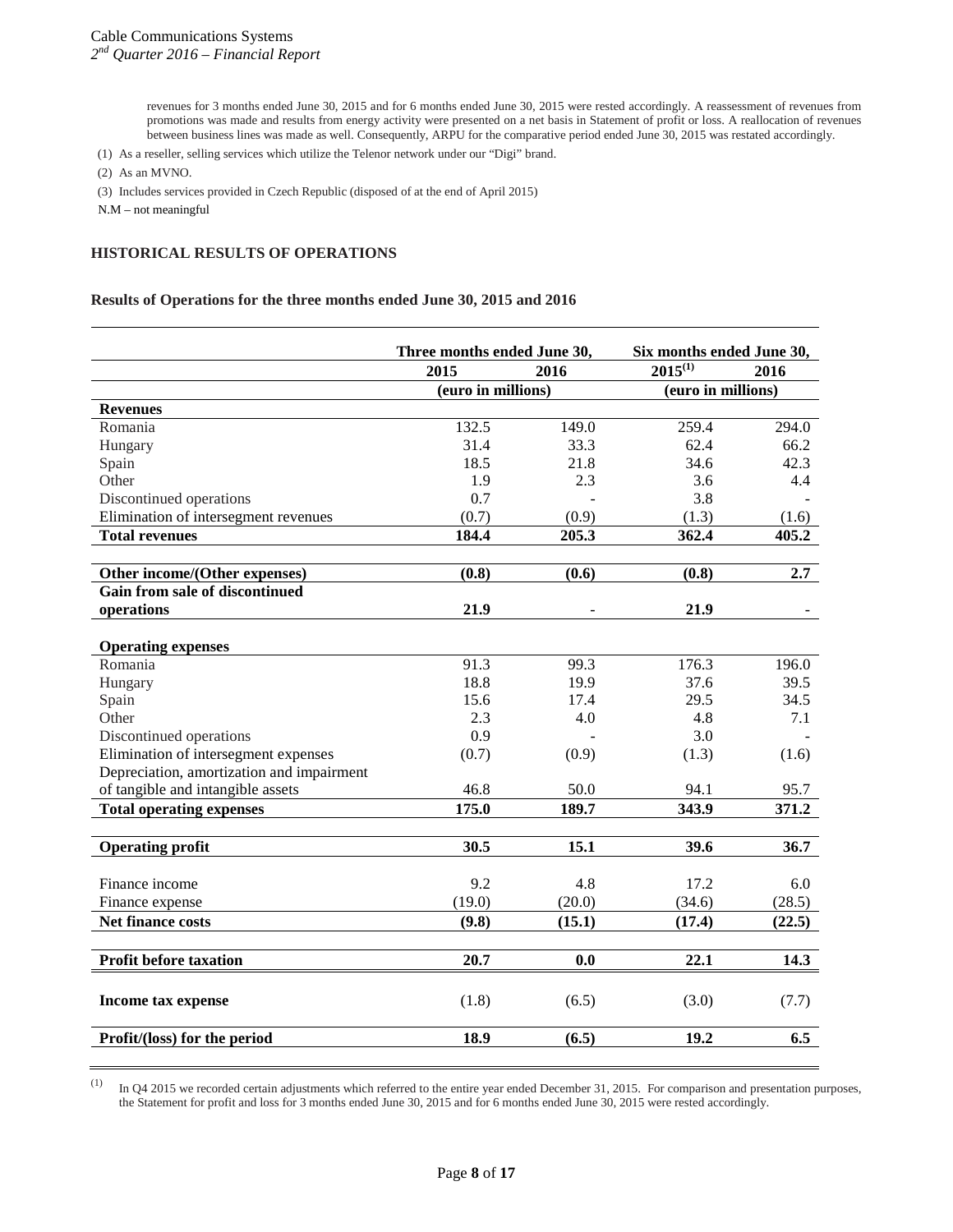#### *Revenues*

Our revenues for the three months ended June 30, 2016 were €205.3 million, compared with €184.4 million for the three months ended June 30, 2015, an increase of 11.3%. On a constant currency basis (by reference to the three month period ended June 30, 2015 average exchange rates), our revenues would have grown by an additional €2 million to €207.4 million for the three months ended June 30, 2016, an aggregate increase of 12.5%.

Our revenues from continuing operations for the three months ended June 30, 2016 were €205.3 million, compared with €183.7 million for the three months ended June 30, 2015, an increase of 11.8%. On a constant currency basis (by reference to the three month period ended June 30, 2015 average exchange rates), our revenues from continuing operations would have grown by an additional  $\text{\textcircled{2}}$  million to  $\text{\textcircled{207.4}}$  million for the three months ended June 30, 2016, an aggregate increase of 12.9%.

Our revenues for the six months ended June 30, 2016 were €405.2 million, compared with €362.4 million for the six months ended June 30, 2015, an increase of 11.8%. On a constant currency basis (by reference to the six month period ended June 30, 2015 average exchange rates), our revenues would have increased by €3.3 million to €408.5 million for the six months ended June 30, 2016, an aggregate increase of 12.7%.

Our revenues from continuing operations for the six months ended June 30, 2016 were €405.2 million, compared with €358.6 million for the six months ended June 30, 2015, an increase of 13.0%. On a constant currency basis (by reference to the six month period ended June 30, 2015 average exchange rates), our revenues from continuing operations would have increased by €3.3 million to €408.5 million for the six months ended June 30, 2016, an aggregate increase of 13.9%.

The following tables show the distribution of revenues by country and business line for the three and six months ended June 30, 2015 and 2016 and the revenues calculated on constant currency basis:

|                           | Three months ended<br><b>June 30,</b> |       | % change | Six months ended   |       | $\frac{6}{6}$ |
|---------------------------|---------------------------------------|-------|----------|--------------------|-------|---------------|
|                           |                                       |       |          | <b>June 30,</b>    |       | change        |
|                           | 2015                                  | 2016  |          | 2015               | 2016  |               |
|                           | (euro in millions)                    |       |          | (euro in millions) |       |               |
| Romania $\overline{11}$   |                                       |       |          |                    |       |               |
| Cable TV                  | 41.5                                  | 43.9  | 5.8%     | 81.7               | 86.9  | 6.4%          |
| Fixed internet and data   | 38.7                                  | 40.6  | 4.9%     | 77.0               | 80.7  | 4.8%          |
| Fixed-line telephony      | 6.5                                   | 6.3   | $-3.1%$  | 12.9               | 12.7  | $-1.6%$       |
| Mobile telecommunications |                                       |       |          |                    |       |               |
| services                  | 19.6                                  | 28.1  | 43.4%    | 36.3               | 55.7  | 53.4%         |
| <b>DTH</b>                | 10.0                                  | 9.7   | $-3.0\%$ | 20.2               | 19.5  | $-3.5%$       |
| Other revenues            | 15.8                                  | 19.9  | 25.9%    | 30.5               | 37.7  | 23.6%         |
| <b>Total</b>              | 132.1                                 | 148.5 | 12.4%    | 258.6              | 293.1 | 13.3%         |
| <b>Hungary</b>            |                                       |       |          |                    |       |               |
| Cable TV                  | 9.2                                   | 9.9   | 7.6%     | 18.2               | 19.6  | 7.7%          |
| Fixed internet and data   | 8.3                                   | 9.3   | 12.0%    | 16.4               | 18.3  | 11.6%         |
| Fixed-line telephony      | 1.6                                   | 1.7   | 6.3%     | 3.6                | 3.4   | $-5.6%$       |
| Mobile telecommunications |                                       |       |          |                    |       |               |
| services $^{(2)}$         | 0.4                                   | 0.3   | $-25.0%$ | 0.7                | 0.6   | $-14.3%$      |
| <b>DTH</b>                | 7.7                                   | 7.7   | 0.0%     | 15.2               | 15.3  | 0.7%          |
| Other revenues            | 4.2                                   | 4.4   | 4.8%     | 8.3                | 9.0   | 8.4%          |
| <b>Total</b>              | 31.4                                  | 33.3  | 6.1%     | 62.4               | 66.2  | 6.1%          |
| <b>Spain</b>              |                                       |       |          |                    |       |               |
| Mobile telecommunications |                                       |       |          |                    |       |               |
| services                  | 18.1                                  | 21.2  | 17.1%    | 33.9               | 41.4  | 22.1%         |
| Other revenues            | 0.1                                   | 0.1   | N.M.     | 0.2                | 0.1   | $-50.0\%$     |
| <b>Total</b>              | 18.2                                  | 21.3  | 17.0%    | 34.0               | 41.5  | 22.1%         |
| <b>Italy</b>              |                                       |       |          |                    |       |               |
| Mobile telecommunications |                                       |       |          |                    |       |               |
| services                  | 1.9                                   | 2.2   | 15.8%    | 3.5                | 4.3   | 22.9%         |
| Other revenues            | 0.1                                   | 0.1   | N.M.     | 0.1                | 0.1   | 0.0%          |
| <b>Total</b>              | 1.9                                   | 2.3   | 21.1%    | 3.6                | 4.4   | 22.2%         |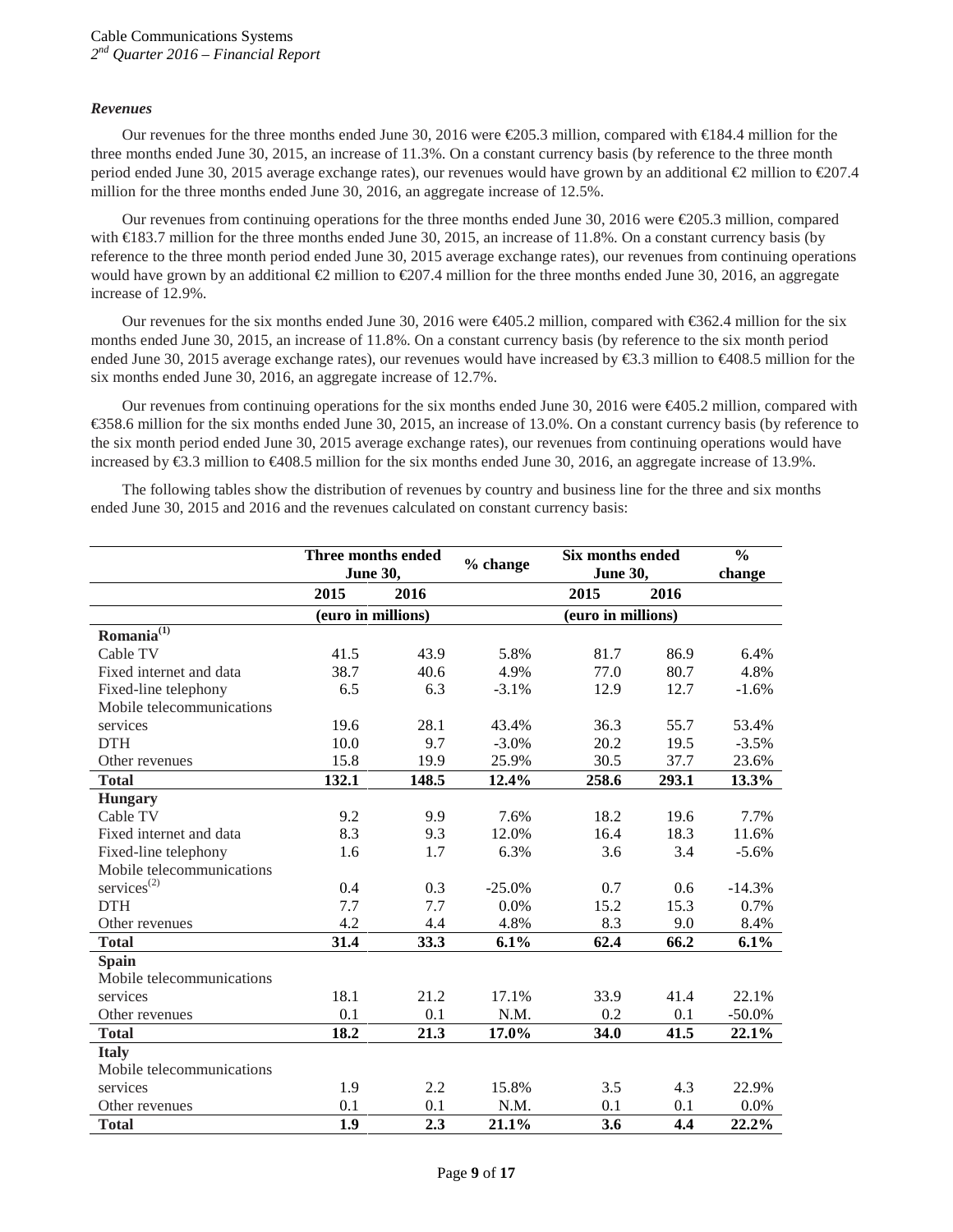| Discontinued operations $\mathbf{S}^{(3)}$ |       |         |            |       |         |            |
|--------------------------------------------|-------|---------|------------|-------|---------|------------|
| <b>DTH</b>                                 | 0.7   | $0.0\,$ | $-100.0\%$ | 3.8   | $0.0\,$ | $-100.0\%$ |
| Other revenues                             | 0.0   | $0.0\,$ | N.M.       | 0.0   | 0.0     | N.M.       |
| <b>Total</b>                               | 0.7   | 0.0     | $-100.0\%$ | 3.8   | 0.0     | $-100.0\%$ |
|                                            |       |         |            |       |         |            |
| <b>Total</b>                               | 184.4 | 205.3   | 11.3%      | 362.4 | 405.2   | 11.8%      |

(2) In Q4 2015 we recorded certain adjustments which referred to the entire year ended December 31, 2015. For comparison and presentation purposes, revenues for 3 months ended June 30, 2015 and for 6 months ended June 30, 2015 were rested accordingly. A reassessment of revenues from promotions was made and results from energy activity were presented on a net basis in the Statement of profit or loss. A reallocation of revenues between business lines was made as well.

#### **Revenues in Euro millions in constant currency**

|                                     | Three months ended<br><b>June 30,</b> |                 | Six months ended |                 |
|-------------------------------------|---------------------------------------|-----------------|------------------|-----------------|
|                                     |                                       |                 |                  | <b>June 30,</b> |
| Segment                             | 2015                                  | 2016            | $2015^{(1)}$     | 2016            |
|                                     |                                       | <b>Constant</b> |                  | <b>Constant</b> |
|                                     | Actual                                | <b>Currency</b> | Actual           | <b>Currency</b> |
| Romania                             | 132.5                                 | 150.2           | 259.4            | 296.2           |
| Hungary                             | 31.4                                  | 34.1            | 62.4             | 67.3            |
| Spain                               | 18.5                                  | 21.8            | 34.6             | 42.3            |
| Other                               | 1.9                                   | 2.3             | 3.6              | 4.4             |
| Discontinued operations             | 0.7                                   |                 | 3.8              |                 |
| Elimination of intersegment revenue | (0.7)                                 | (0.9)           | (1.3)            | (1.6)           |
| <b>Total</b>                        | 184.4                                 | 207.4           | 362.4            | 408.5           |

 $\frac{(1)}{10}$  In O4 2015 we recorded certain adjustments which referred to the entire year ended December 31, 2015. For comparison and presentation purposes, revenues for 3 months ended June 30, 2015 and for 6 months ended June 30, 2015 were rested accordingly.

*Revenues in Romania* (including intersegment revenues) for the three months ended June 30, 2016 were €149 million compared with €132.5 million for the three months ended June 30, 2015, an increase of 12.5%. On a constant currency basis (by reference to the  $2<sup>nd</sup>$  quarter of 2015 average exchange rates), our revenues in Romania would have been €150.2 million for the three months ended June 30, 2016 (higher by €1.3 million), leading to an aggregate increase of 13.4%. Revenue growth in Romania was driven primarily by an increase in our mobile telecommunications services RGUs and ARPU, cable TV and fixed internet and data RGUs and other revenues. Mobile telecommunications services RGUs increased from 2,349,000 at June 30, 2015 to 2,950,000 at June 30, 2016, an increase of 26%. This increase is the result of our attractive offer with competitive tariffs and also the possibility of acquiring a mobile handset. As a result, also the ARPU from mobile telecommunications services increased in the three months ended June 30, 2016 to 3.24  $\oplus$ month compared with 2.86 €month for the three months ended June 30, 2015, an increase of 13%. Our cable TV RGUs increased from 2,659,000 at June 30, 2015 to 2,782,000 at June 30, 2016, an increase of 5%, and our fixed internet and data RGUs increased from 1,898,000 at June 30, 2015 to 2,039,000 at June 30, 2016, an increase of 7.4%. Both increases were driven primarily by our investments in expanding and upgrading our fiber optic network, which allowed us to connect more customers. Other revenues increased mainly as a result of sales of handsets to our customers and revenues from advertising. Growth in our cable TV, fixed internet and data, mobile telecommunications services and other revenues were partially offset by a decrease in our number of DTH RGUs and a decrease in residential fixed telephony RGUs and ARPU. DTH RGUs decreased from 690,000 at June 30, 2015 to 657,000 at June 30, 2016, a decrease of 5%. Residential fixed telephony RGUs decreased from 1,318,000 at June 30, 2015 to 1,252,000 at June 30, 2016, a decrease of 5% and fixed telephony ARPU remained constant at  $1.3 \text{ } \infty$ month.

*Revenues in Hungary* for the three months ended June 30, 2016 were €3.3 million compared with €31.4 million for the three months ended June 30, 2015, an increase of 6.1%. The increase in revenues was principally due to an increase in our cable TV RGUs, fixed internet and data RGUs and other revenues. Our cable TV RGUs increased from 420,000 at June 30, 2015 to 460,000 as at June 30, 2016, an increase of 10%. Our fixed internet and data RGUs increased from 361,000 at June 30, 2015 to 407,000 at June 30, 2016, an increase of 13%. The increases in RGUs were driven primarily by

<sup>(3)</sup> As of June 30, 2016, we aggregate revenues from mobile telephony and mobile data revenues and present them as revenues from mobile telecommunications services. For presentation and comparison purposes, revenues for the periods ended June 30, 2015 were restated accordingly.

<sup>(2)</sup> Revenues for the 3 month and 6 month periods ended June 30, 2015 include only revenues of the Czech subsidiary, disposed at the end of April 2015.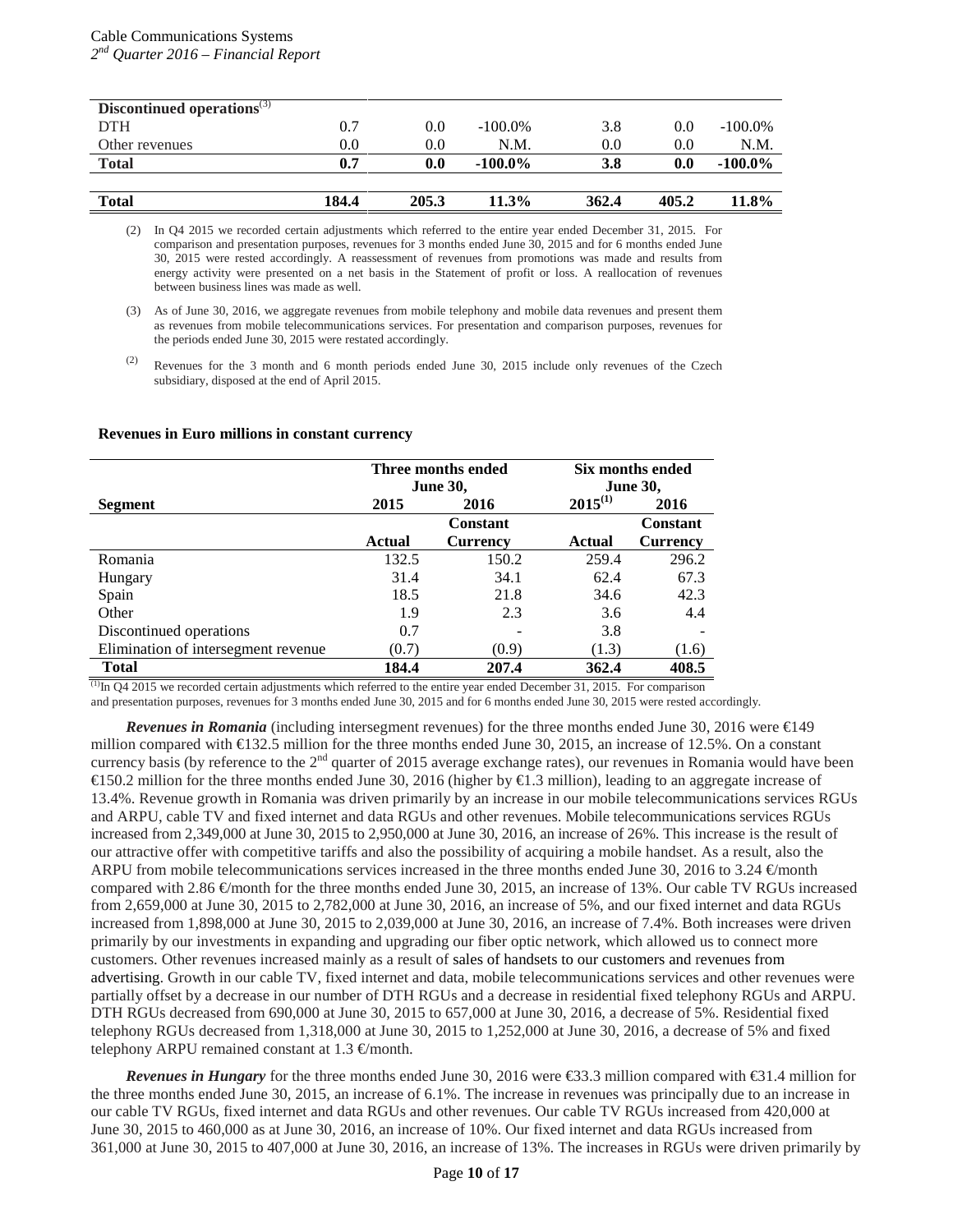the quality of our network. The above increases were partially offset by a decrease in our DTH RGUs and fixed telephony ARPU. Our DTH RGUs decreased from 331,000 at June 30, 2015 to 322,000 at June 30, 2016, a decrease of 3%. Our fixed-line telephony RGUs increased from 312,000 at June 30, 2015 to 340,000 at June 30, 2016, an increase of 9%. Despite the increase in the fixed-line telephony RGUs, the revenues decreased as a result of lower traffic leading to lower ARPU.

*Revenues in Spain* (including intersegment revenues) for the three months ended June 30, 2016 were  $\epsilon$ 21.8 million compared with €18.5 million for the three months ended June 30, 2015, an increase of 17.8%. This growth was the result of an increase in our number of mobile telecommunications services RGUs from 553,000 at June 30, 2015 to 601,000 at June 30, 2016, an increase of 9%.

*Revenues in Italy* for the three months ended June 30, 2016 were €2.3 million compared with €1.9 million for the three months ended June 30, 2015, an increase of 21.1%. The increase in revenues was due to an increase our mobile telecommunications services RGUs from 56,000 at June 30, 2015 to 67,000 as at June 30, 2016. ARPU slightly decreased by 1% from 11.37  $\epsilon$  month for the three months ended June 30, 2015 to 11.29  $\epsilon$  month for the three months ended June 30, 2016 due to the launch in the second quarter of 2016 of combined mobile offerings (voice and data) at lower prices.

#### *Total operating expenses*

Our total operating expenses for the three months ended June 30, 2016 were €189.7 million compared with €175.0 million for the three months ended June 30, 2015, an increase of 8.4%.

Our total operating expenses for the six months ended June 30, 2016 were €371.2 million compared with €343.9 million for the six months ended June 30, 2015, an increase of 7.9%.

The table below sets out the expenses per segment (which excludes depreciation and amortization) as a percentage of revenues for the three months ended June 30, 2015 and 2016 (including intersegment transactions).

|                         |         | Three months ended June 30,      | Six months ended June 30,        |         |  |
|-------------------------|---------|----------------------------------|----------------------------------|---------|--|
| Segment                 | 2015    | 2016                             | 2015                             | 2016    |  |
|                         |         | <b>Expenses as % of revenues</b> | <b>Expenses as % of revenues</b> |         |  |
| Romania                 | 68.85%  | 66.70%                           | 67.95%                           | 66.67%  |  |
| Hungary                 | 59.91%  | 59.87%                           | 60.18%                           | 59.75%  |  |
| Spain                   | 84.35%  | 79.80%                           | 85.46%                           | 81.63%  |  |
| Other                   | 121.41% | 175.93%                          | 134.83%                          | 160.94% |  |
| Discontinued operations | 120.46% | N.M.                             | 77.53%                           | N.M.    |  |

*Operating expenses in Romania* (including intersegment expenses) for the three months ended June 30, 2016 were  $\Theta$ 9.3 million compared with  $\Theta$ 1.3 million the three months ended June 30, 2015, an increase of 8.8%. This increase comes mainly from larger telephony interconnection charges associated with our mobile offerings, increase in salaries, increase in sales of handsets and other equipment and increase in rental costs related to increased number of mobile sites and shops.

*Operating expenses in Hungary* for the three months ended June 30, 2016 were €19.9 million compared with €18.8 million the three months ended June 30, 2015, an increase of 5.9%. This is mainly the result of the increase in direct costs associated with the increase in RGUs.

*Operating expenses in Spain* (including intersegment expenses) for the three months ended June 30, 2016 were €17.4 million compared with €15.6 million for the three months ended June 30, 2015, an increase of 11.5%. This increase is the result of an increase in traffic as a result of an increase in data traffic and in our RGU number.

*Operating expenses in Other (excluding discontinued operations)* for the three months ended June 30, 2016 were  $\bigoplus$  million compared with  $\bigoplus$ .3 million for the three months ended June 30, 2015, an increase of 73.9%. The increase is the result of increased interconnection charges associated with the increase in RGUs and traffic in our subsidiary in Italy.

# *Depreciation, amortization and impairment of tangible and intangible assets*

Depreciation, amortization and impairment of tangible and intangible assets was  $\epsilon$ 50.0 million for the three months ended June 30, 2016 compared with €46.8 million for three months ended June 30, 2015, an increase of 6.8%. This increase was primarily due to amortization of mobile licenses 2600 MHz and 3700 MHz which were acquired in the  $3<sup>rd</sup>$  and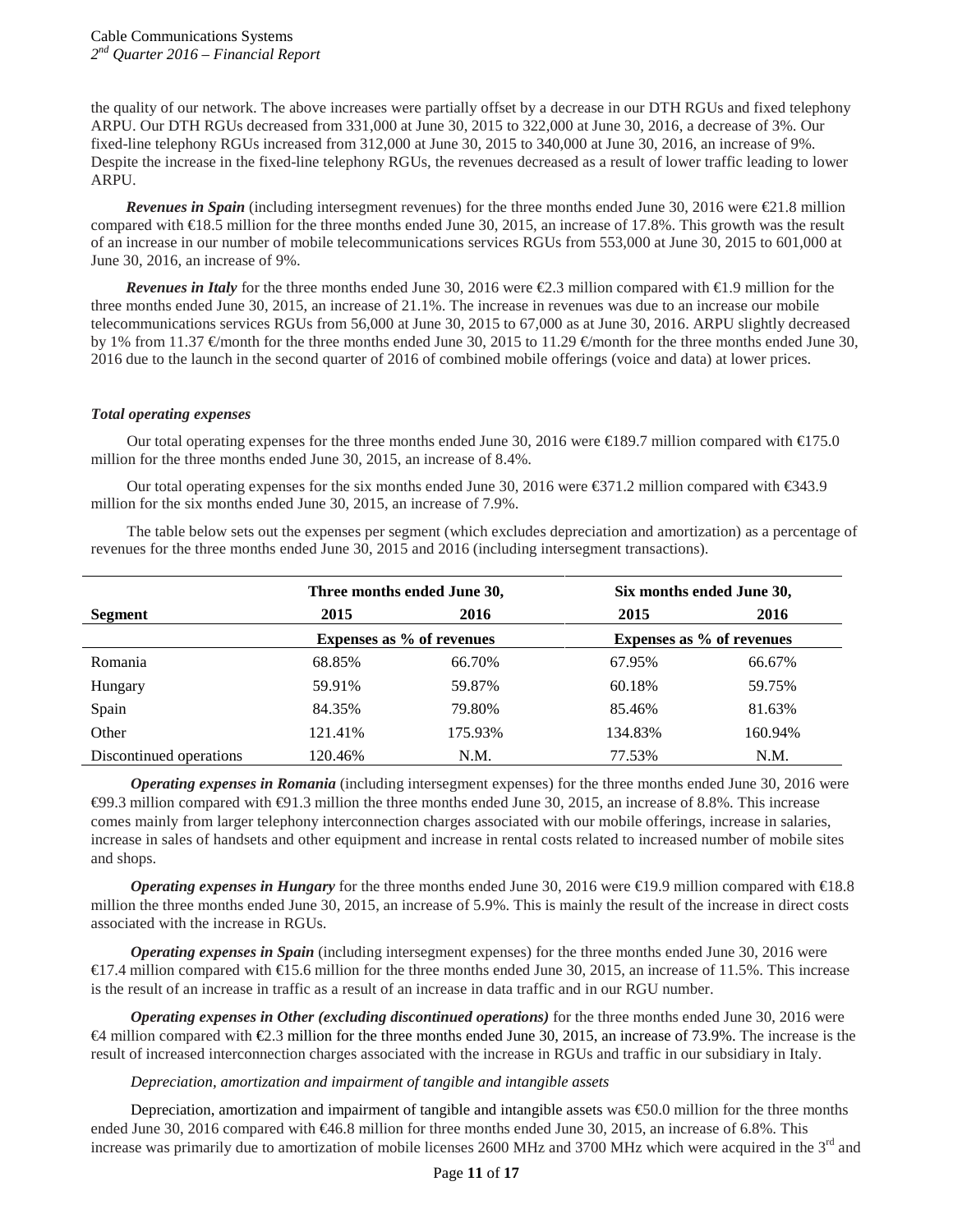#### 4<sup>th</sup> quarter of 2015.

*Other income/(expense)* for the three months ended June 30, 2016 of 0.6 million represents mark to market loss from fair valuation of energy trading contracts. For the period ended June 30, 2015 the Gain from sale of discontinued operations is represented by  $\text{\textsterling}1.9$  million gain for the sale of our Czech subsidiary. Other expenses as at June 30, 2015 of  $\text{\textsterling}0.8$  million represent mark to market loss from fair valuation of energy trading contracts

#### *Operating profit*

For the reasons set forth above, our operating profit was €15.1 million for the three months ended June 30, 2016 compared with €30.5 million for three months ended June 30, 2015.

#### *Net finance expense*

We recognized net finance expense of €15.1 million in the three months ended June 30, 2016 compared with ⊕.8 million in the three months ended June 30, 2015. The increase in net expense is the result of lower financial income in amount of €4.8 million in the three months ended June 30, 2016 compared to €16.2 million in the three months ended June 30, 2015, which mainly represent fair value gain related to the embedded derivative asset in the two periods. Borrowing costs have decreased to  $\mathcal{Q}_0$ .6 million the three month period ended June 30, 2016 compared to  $\mathcal{Q}_0$ .6 million in the three month period ended June 30, 2015 because of accelerated amortisation of borrowing costs in 2015 caused by the refinancing of the 2013 Senior Facility. Foreign exchange expense of €5.7 million in the three months ended June 30, 2016 has decreased compared with a foreign exchange expense of €6.9 million in the three months ended June 30, 2015.

#### *Profit before taxation*

For the reasons set forth above, we had a profit before taxation is  $\epsilon$ 0.02 million for the three months ended June 30, 2016 compared and a profit before taxation of  $\epsilon$ 20.7 million for the three months ended June 30, 2015.

#### *Income tax expense*

An income tax expense (mainly deferred tax) of €6.5 million was recognized in the three months ended June 30, 2016, compared with €1.8 million recognized in the three months ended June 30, 2015.

#### *Profit/(Loss) for the period*

For the reasons set forth above, our net loss for the three months ended June 30, 2016 was €6.5 million and our net profit for the three months ended June 30, 2015 was €18.9 million.

# **LIQUIDITY AND CAPITAL RESOURCES**

Historically, our principal sources of liquidity have been our operating cash flows and debt financing. Going forward, we expect to fund our cash obligations and capital expenditures primarily out of our operating cash flows, supplemented in part by the *2015 Senior Facilities Agreement*, the ING Facilities Agreement, the Citi Facilities Agreement, other letter of guarantee facilities and other credit agreements. We believe that our strong and relatively predictable operating cash flows will continue to allow us to maintain a flexible capital expenditure policy.

Our businesses generally produce positive operating cash flows that are relatively constant from month to month. Variations in our aggregate cash flow during the periods under review principally represented increased or decreased cash flow used in investing activities and cash flow from financing activities.

We have made and intend to continue to make significant investments in the growth of our businesses by acquiring new and renewing existing content rights, expanding our mobile telecommunications network and our fiber optic networks and procuring CPE which we provide to our customers for the duration of their subscriptions.

We also believe that, for the coming 12 months, our operating cash flows will be adequate to fund our working capital requirements.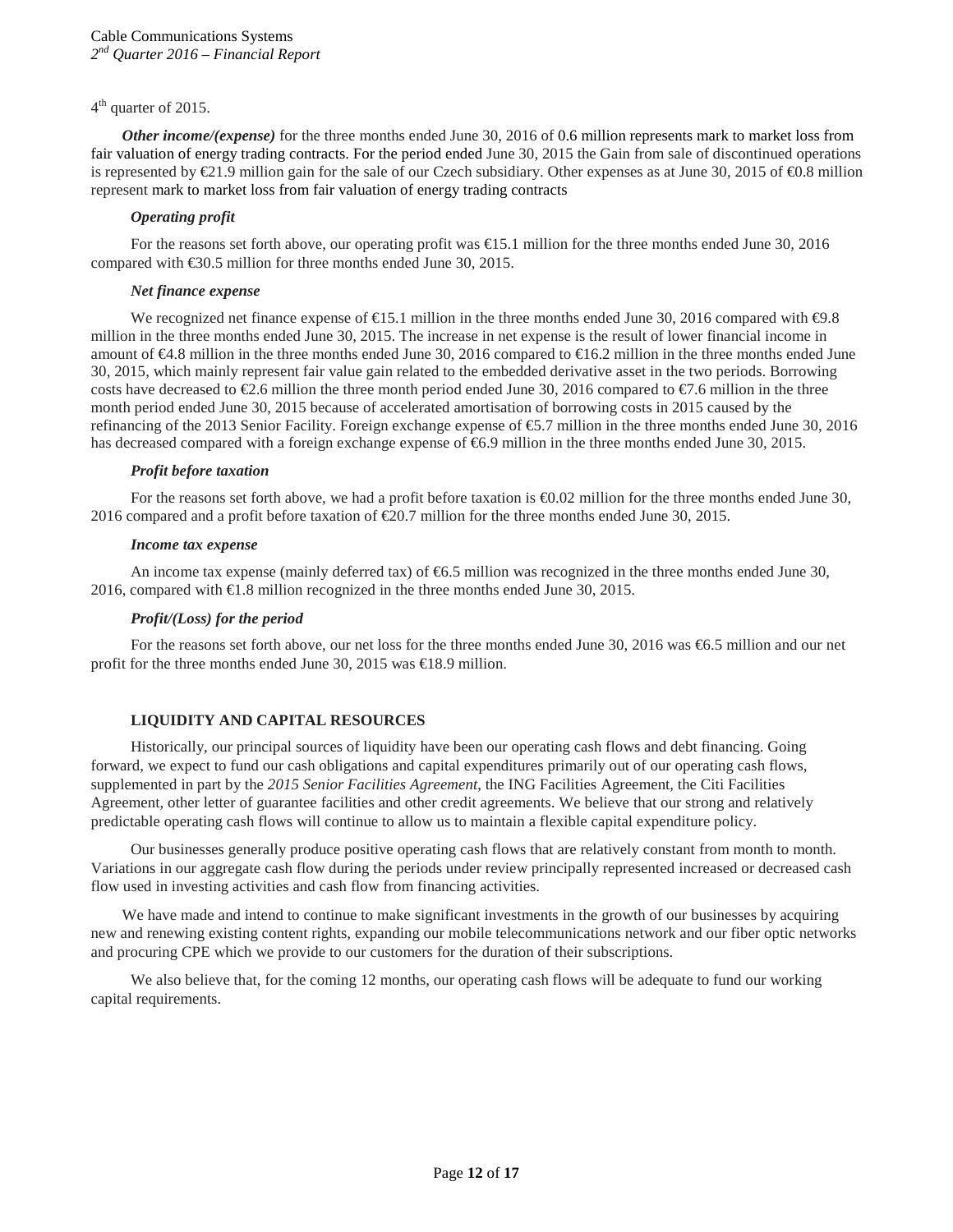# **Historical Cash Flows**

The following table sets forth, for the three months ended June 30, 2015 and 2016 our consolidated cash flow from operating activities, cash flow from investing activities and cash flow from financing activities.

|                                                                      | Three months ended<br><b>June 30,</b> |             | Six months ended<br><b>June 30,</b> |         |
|----------------------------------------------------------------------|---------------------------------------|-------------|-------------------------------------|---------|
|                                                                      | $2015^{(1)}$                          | 2016        | $2015^{(1)}$                        | 2016    |
|                                                                      | (euro in millions)                    |             | (euro in millions)                  |         |
| Cash flows from operations before working capital changes            | 60.7                                  | 65.6        | 115.2                               | 132.4   |
| Cash flows from changes in working capital                           | (0.8)                                 | (5.2)       | 14.0                                | (11.2)  |
| <b>Cash flows from operations</b>                                    | 59.9                                  | 60.4        | 129.2                               | 121.2   |
| Interest paid                                                        | (18.9)                                | (18.8)      | (22.5)                              | (22.0)  |
| Income tax paid                                                      | (0.4)                                 | (1.0)       | (1.3)                               | (1.8)   |
| <b>Cash flow from operating activities</b>                           | 40.6                                  | 40.5        | 105.4                               | 97.3    |
| Cash flow used in investing activities                               | (24.2)                                | (48.4)      | (81.8)                              | (108.3) |
| <b>Cash flows from financing activities</b>                          | (22.9)                                | (24.6)      | (25.8)                              | (22.1)  |
| Net increase (decrease) in cash and cash equivalents                 | (6.4)                                 | (32.6)      | (2.2)                               | (33.1)  |
| Cash and cash equivalents at the beginning of the period             | 57.6                                  | 48.6        | 54.3                                | 49.7    |
| Effect of exchange rate fluctuation on cash and cash equivalent held | 0.8                                   | (0.0)       | (0.1)                               | (0.6)   |
| Cash and cash equivalents at the closing of the period               | 52.0                                  | <b>16.0</b> | 52.0                                | 16.0    |

(1) In Q4 2015 we recorded certain adjustments which referred to the entire year ended December 31, 2015. For comparison and presentation purposes, Cash flows for 3 months ended June 30, 2015 and for 6 months ended June 30, 2015 were rested accordingly.

*Cash flows from operations before working capital changes* were of  $65.6$  million in the three months ended June 30, 2016 and €60.7 million in the three months ended June 30, 2015 for the reasons discussed above under "*—Results of Operations for the three months ended June 30, 2016 and 2015.*"

The following table shows changes in our working capital:

|                                              | Three months |                    | Six months ended |                    |
|----------------------------------------------|--------------|--------------------|------------------|--------------------|
|                                              |              | ended June 30,     |                  | <b>June 30,</b>    |
|                                              | $2015^{(1)}$ | 2016               | $2015^{(1)}$     | 2016               |
| Changes in:                                  |              | (euro in millions) |                  | (euro in millions) |
| Trade receivables and other assets           | (5.7)        | (4.1)              | (13.4)           | (24.7)             |
| Inventories                                  | (1.6)        | (4.8)              | 0.1              | (4.3)              |
| Trade payables and other current liabilities | 7.3          | 9.6                | 22.7             | 18.9               |
| Deferred revenue                             | (0.8)        | (5.9)              | 4.6              | (1.1)              |
| <b>Total</b>                                 | (0.8)        | (5.2)              | 14.0             | (11.2)             |

**(1)** In Q4 2015 we recorded certain adjustments which referred to the entire year ended December 31, 2015. For comparison and presentation purposes, Cash flows for 3 months ended June 30, 2015 and for 6 months ended June 30, 2015 were rested accordingly

We had a net working capital requirement of  $\epsilon$ 5.2 million in the three months ended June 30, 2016. The net working capital requirements is mainly the result of an increase in trade receivables and other assets balances of €4.1 million, coming mostly from the energy activity, and the increase in inventories of €4.8 million which were necessary to sustain our mobile business growth. These movements are offset by trade payables and other current liabilities movement of  $\Theta$ .6 million is due to acquisitions of mobile handsets, and increase in several other expenses such as mobile interconnection and salaries. We have concluded reverse factoring agreements with suppliers of equipment which implies longer payment periods. The decrease in deferred revenues of €5.9 million represents mainly the transfer of deferred revenues related to deferred green certificates from deferred revenues position to long term receivables allowance position.

We had a net working capital requirement of  $\Theta$ .8 million in the three months ended June 30, 2015. This is the result of an increase in trade payables of  $\epsilon/3$  due to acquisitions of equipments, especially mobile handsets and increase in several other expenses such as mobile interconnection, salaries and programming. These changes were partially offset by an increase in our trade receivables and other assets balances of €5.7 million and an increase in our inventories balance of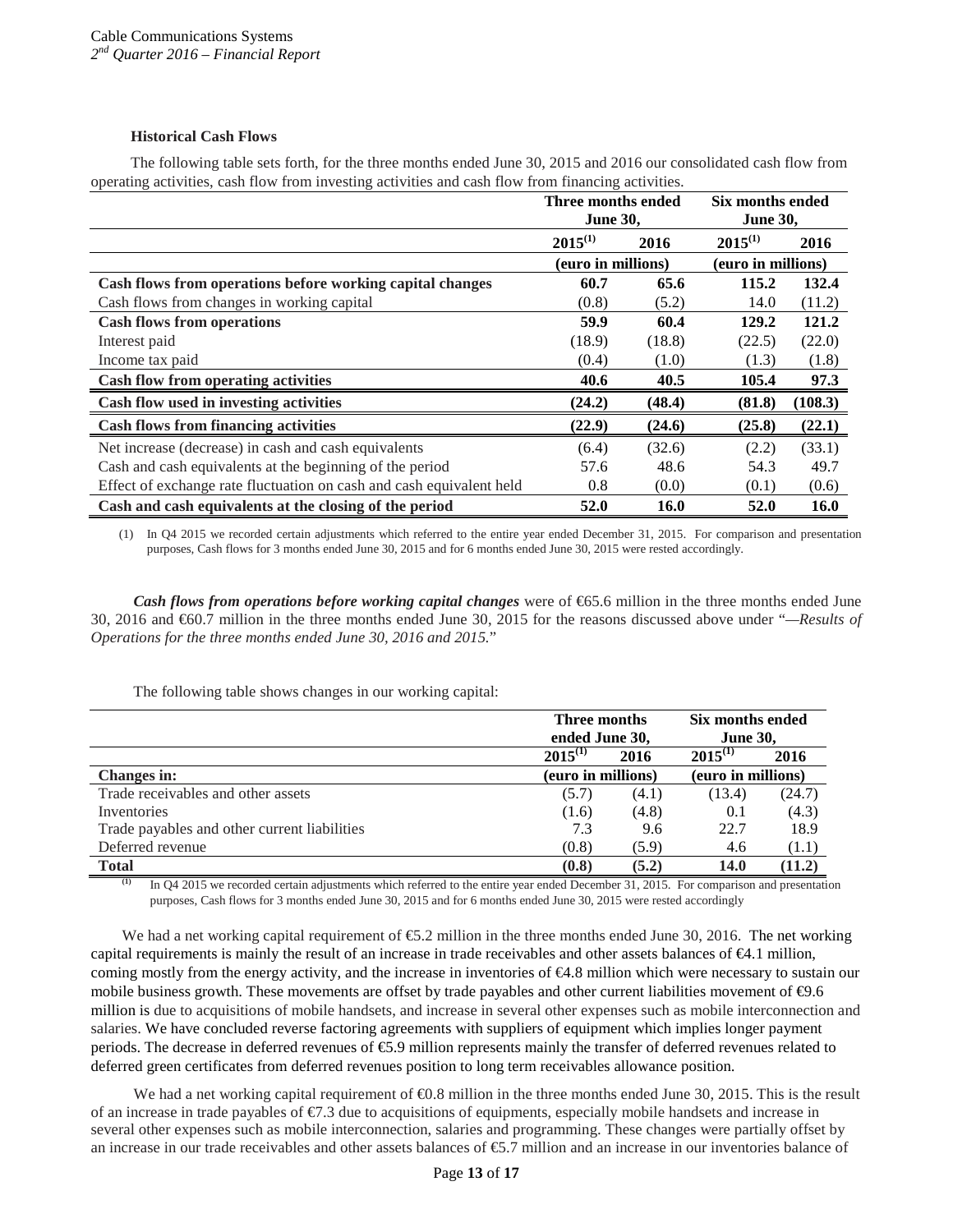$\epsilon$ 1.6 million. Deferred revenue movement is  $\epsilon$ 0.8 million.

*Cash flows from operating activities* were €40.5 million in the three months ended June 30, 2016 and €40.6 million in the three months ended June 30, 2015. Included in these amounts are deductions for interest paid and income tax paid, which were €19.9 million in the three months ended June 30, 2016 and €19.3 million in the three months ended June 30, 2015.

*Cash flows used in investing activities* were  $\bigoplus$  8.4 million in the three months ended June 30, 2016 and  $\bigoplus$  4.2 million in the three months ended June 30, 2015, which includes €24.5 million as proceeds from the sale of Czech Republic, net of cash disposed.

Purchases of property, plant and equipment were €28 million in the three months ended June 30, 2016 and €28.7 million in the three months ended June 30, 2015.

Purchases of intangible assets were €19.9 million in the three months ended June 30, 2016 and €20.1 million in the three months ended June 30, 2015.

*Cash flows used in <i>financing activities* were  $\epsilon$ 24.6 million (representing an outflow) in the three months ended June 30, 2016 and  $\epsilon$ 2.9 million (representing an outflow) in the three months ended June 30, 2015. This is mainly the result of the payment of the second instalment of the *2015 Senior Facilities Agreement* in amount of RON 110 million.

# **Contractual Obligations**

Our principal contractual obligations consist of our obligations in respect of financial indebtedness that is owed under our credit facilities, our contractual obligations for the lease of satellite capacity from Intelsat, the annual radio spectrum fees for our mobile licenses in Romania and Hungary, the remaining payments for certain broadcasting rights, operational leasing arrangements and financial leasing arrangements.

The following table sets forth our payment obligations as at June 30, 2016 based on the agreements in place as at that date. We expect that our contractual commitments may evolve over time in response to current business and market conditions, with the result that future amounts due may differ considerably from the expected amounts payable set out in this table:

|                                                              | <b>TOTAL</b> | July 1, 2016 -<br>June 30, 2017 | July 1, 2017 -<br>June 30, 2019 | July 1, 2019 -<br>June 30, 2021 | <b>July 1, 2021</b><br>and after |
|--------------------------------------------------------------|--------------|---------------------------------|---------------------------------|---------------------------------|----------------------------------|
|                                                              |              |                                 | (euro in millions)              |                                 |                                  |
| Interest bearing loans and                                   |              |                                 |                                 |                                 |                                  |
| borrowings, including short term                             |              |                                 |                                 |                                 |                                  |
| facilities <sup>(I)</sup>                                    | 843.4        | 102.3                           | 192.1                           | 549.0                           |                                  |
| Finance lease obligations $^{(1)}$                           | 8.6          | 2.5                             | 4.5                             | 0.7                             | 0.9                              |
| Overdraft facilities                                         | 4.9          | 4.9                             |                                 |                                 |                                  |
| Capital expenditure and operating<br>expenditure contractual |              |                                 |                                 |                                 |                                  |
| commitments <sup><math>(2)</math></sup>                      | 256.2        | 108.4                           | 86.0                            | 24.8                            | 37.0                             |
| Acquisition of subsidiaries                                  | 1.5          | 1.5                             |                                 |                                 |                                  |
| Trade and other payables $^{(3)}$                            | 332.2        | 298.7                           | 33.5                            |                                 |                                  |
| Derivative instruments                                       | 7.9          | 7.9                             |                                 |                                 |                                  |
| <b>Total</b>                                                 | 1,454.6      | 526.1                           | 316.1                           | 574.5                           | 37.9                             |

(1) Includes estimated interest. Interest was estimated by using 3-month ROBOR, 3-months EURIBOR or a fixed rate as of June 30, 2016 for all future periods.

(2) Includes mainly payments for premium content, satellite usage, spectrum fee payments, open orders for purchases of equipment and obligations under agreements to lease real property or movable property that are enforceable and legally binding and that specify all significant terms (*e.g.*, object of the lease, pricing terms and duration).

(3) Includes trade payables, other long-term liabilities and income tax.

\*all amounts are presented without discounting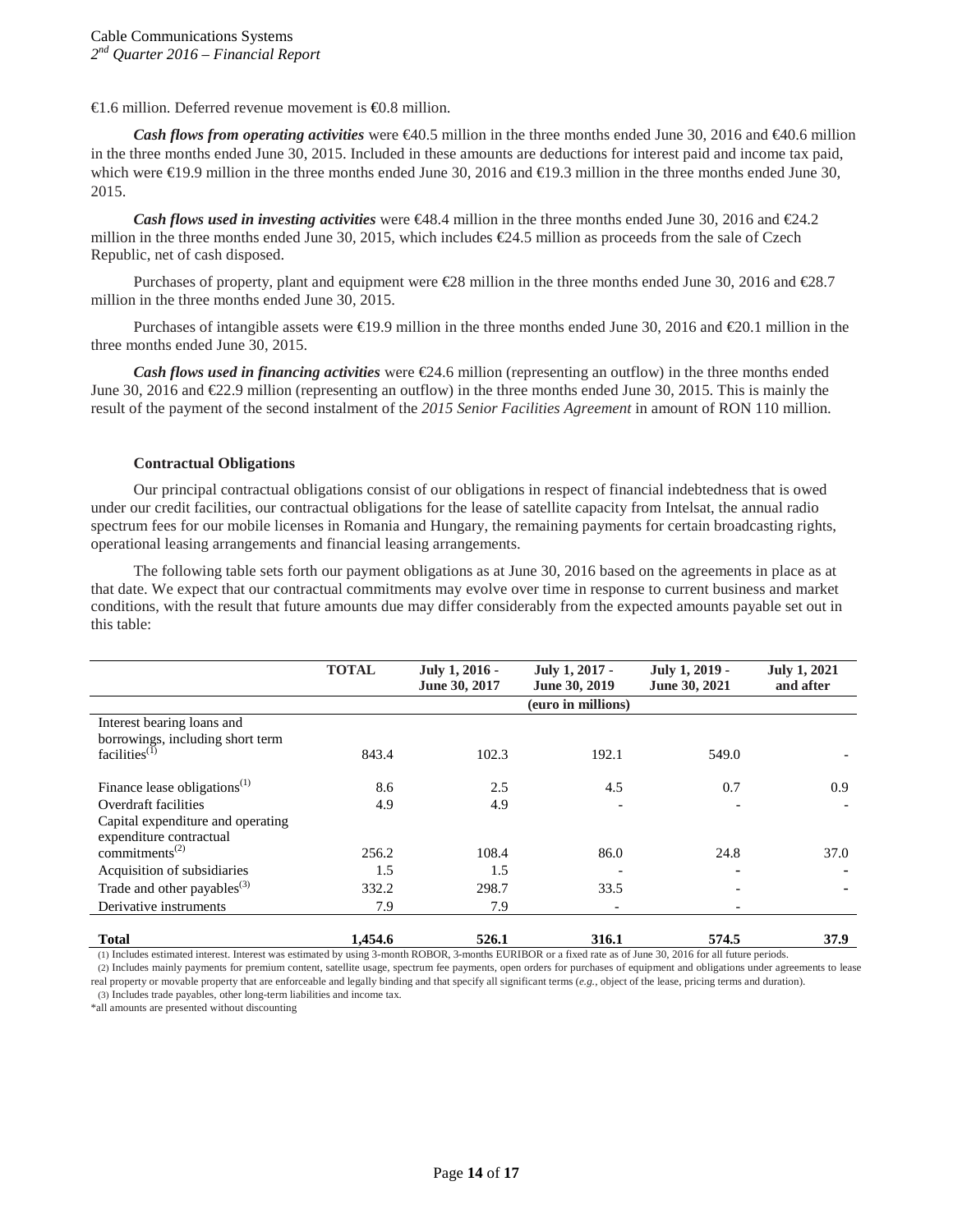#### **Financial Obligations**

#### *Bond (the Notes)*

On October 25, 2013, CCS entered into a Purchase Agreement through which on November 4, 2013 issued Notes with a value of €450 million. The Notes, are secured, by (i) substantially all of the movable assets of RCS&RDS, including bank accounts, receivables, intellectual property rights, networks, equipment, inventories, insurance and proceeds related to any of the foregoing, (ii) certain shares of the Company's material subsidiaries and its own treasury shares, in each case, held by the Company and (iii) certain assets of the Company, including the shares it holds in RCS&RDS, certain bank accounts and receivables under the Proceeds Loan (collectively, the "Collateral"). The Collateral is shared with the 2015 Senior Facilities Agreement, ING Facilities Agreement and the Citi Facilities Agreement on a *pari passu* basis pursuant to the terms of the Intercreditor Agreement. The Proceeds Loan is the loan provided by CCS to its subsidiary, RCS&RDS on 4 November 2013.

In 2014 we concluded coupon swaps for the entire Proceeds Loan's value (€450 million), all with a termination date up to the non-call period.

# *2015 Senior Facilities Agreement*

On April 30, 2015 we entered into a committed facility agreement, as borrower, with BRD-Groupe Societe Generale, Citibank, London branch, ING Bank, and Unicredit Tiriac Bank as mandated lead arrangers, for the repayment of our 2013 Senior Facilities Agreement (the "**2015 Senior Facilities Agreement**"). The 2015 Senior Facilities Agreement is unconditionally guaranteed by CCS on a senior secured basis, and shares in the Collateral pursuant to the terms of the Intercreditor Agreement.

The 2015 Senior Facilities Agreement consisted initially of a term loan facility with a capacity of RON 994.2 million and a revolving credit facility with a capacity of RON 39.8 million. The facility could have been increased by EUR 25 million (in RON and the exchange rate from the date of the notice) until the end of 2015. The interest rate under the 2015 Senior Facilities Agreement is floating at a margin of 2.5% per annum plus ROBOR. Interest is payable every three months. On May 22, 2015 we drew the amount available from both the term loan facility and the revolving credit facility. The term loan facility is repayable in 10 equal semiannual installments starting with October 30, 2015 and the revolving credit facility is repayable in full on April 30, 2018. On May 22, 2015 we concluded an interest rate SWAP for the entire initial term loan facility through which interest is fixed until maturity date. The interest rate SWAP is secured by the Collateral pursuant to the terms of the Intercreditor Agreement.

On 29th December 2015 we have drawn an additional amount of RON 105.4 million from the term loan and the revolver credit ("Accordion Agreement"). The interest rate for the additional amount drawn ("Accordion Agreement") in December 2015 is fixed through interest rate SWAP for the term loan facility portion and floating ROBOR + 2.5% for the revolver credit portion.

On 29th April 2016 we repaid the second principal installment in amount of RON 110 million.

The 2015 Senior Facilities Agreement contains certain financial covenants, including maintaining: (i) at the end of each accounting quarter a maximum consolidated total net indebtedness to EBITDA ratio of 3.75 until December 31, 2016 and afterwards a maximum consolidated total net indebtedness to EBITDA ratio of 3.25; and (ii) a minimum EBITDA to net total interest ratio of 3.75 until December 31, 2016 and afterwards a minimum EBITDA to net total interest ratio of 4.25.

The 2015 Senior Facilities Agreement contains certain other covenants, including a cross-default provision pursuant to which an event of default occurs if any financial obligation of the Group is not paid when due or becomes payable or is capable of becoming payable before its due date or any facility under which financial obligations arise ceases to be available or becomes capable of early termination.

# *ING Facilities Agreement*

On November 1, 2013, we entered, into the ING Facilities Agreement with ING Bank N.V. in order to consolidate the Group's existing credit facilities with ING Bank N.V. into a single facility for working capital purposes. The existing facilities with ING Bank N.V. were fully repaid and terminated on November 4, 2013 using the proceeds of the Bond and the 2013 Senior Facilities Agreement. The ING Facilities Agreement entered into force thereafter. The ING Facilities Agreement is sharing in the Collateral, pursuant to the terms of the Intercreditor Agreement.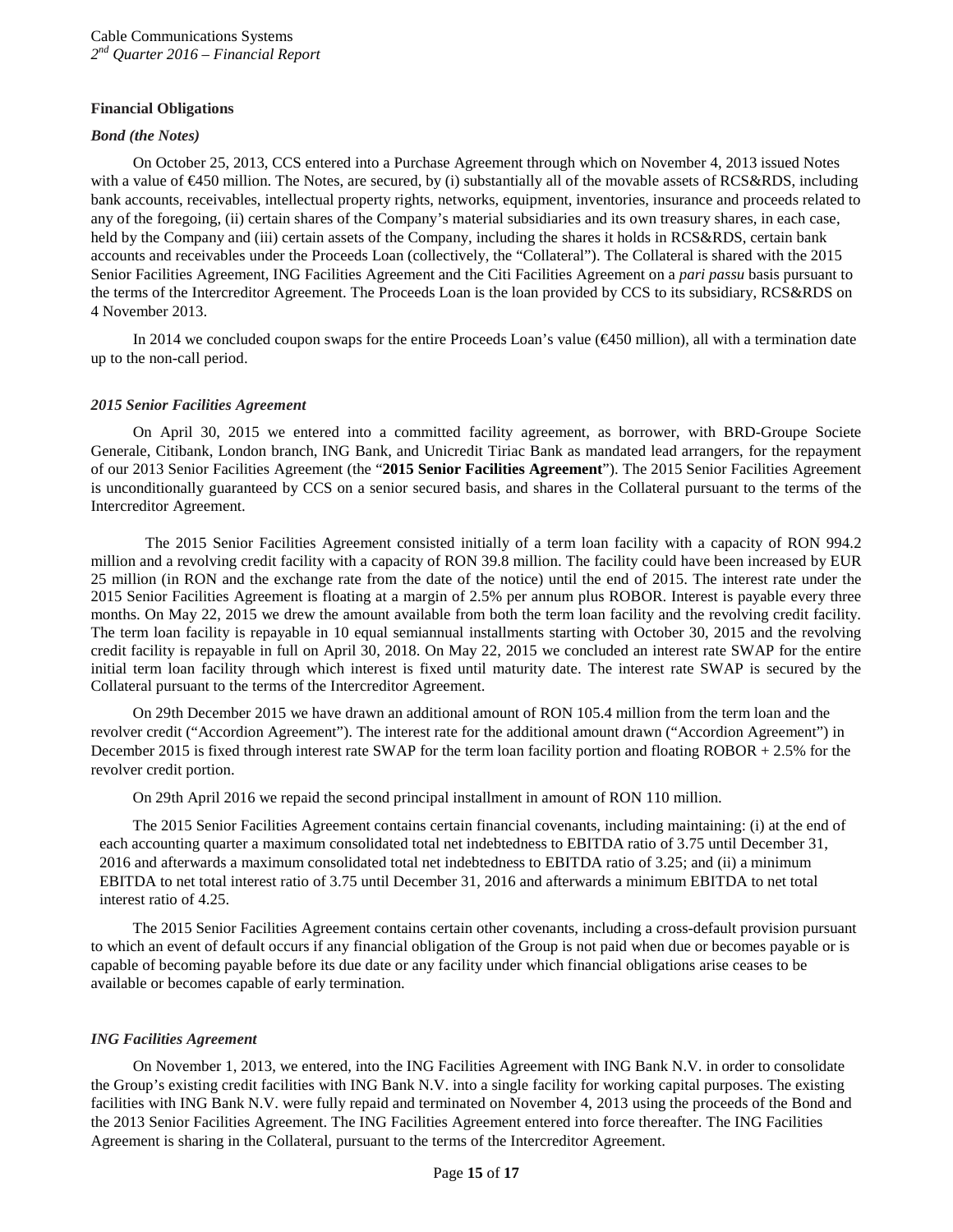The ING Facilities Agreement consists of (i) an uncommitted overdraft facility of up to  $\epsilon$ 5.0 million and (ii) an uncommitted facility for letters of guarantee of up to  $\epsilon$ 5.0 million.

As of June 30, 2016, we had €4.9 million drawn under the overdraft facility and out of the uncommitted facility for letters of guarantee, total amount of the Letters of Guarantee issued is  $\epsilon$ 2.0 million and lei 8.8 million.

#### *Citi Facilities Agreement*

On October 25, 2013, we entered into, as borrower, the Citi Facilities Agreement with Citibank, to consolidate its existing uncommitted credit facilities with Citibank into a single uncommitted facility for working capital purposes. On October 25, 2013, the Company entered into a personal guarantee agreement with Citibank pursuant to which it provides Citibank with a personal guarantee for the due performance of the Citi Facilities Agreement by the Group.

On November 4, 2013 we repaid the Citi Facilities Agreement using the proceeds from the Bond and the 2013 Senior Facilities Agreement. Following the repayment, the maximum amount made available under the Citi Facilities Agreement was decreased. Currently, the Citi Facilities Agreement consists of (i) an uncommitted overdraft/bank guarantee facility in the amount of US\$ 10.5 million and (ii) an uncommitted bank guarantee facility with an initial amount of US\$4.7 million and €500,000.

As of June 30, 2016, overdraft/bank guarantee facility utilized was (i) the cash overdraft facility was not used and, and (ii) we had letters of guarantee issued in the amount of US\$ 0.9 million,  $\epsilon$ 1.0 million and lei 17.2 million.

#### *BRD Letters of Guarantee Facility*

On July 13, 2015 we entered into a uncommitted Letters of Guarantees facility with BRD of €5.0 million. The BRD Letters of Guarantee Facility is sharing in the Collateral, pursuant to the terms of the Intercreditor Agreement. The existing letters of guarantee were included under the new facility. As of June 30, 2016 we had letters of guarantee issued by BRD with a value of  $\triangleleft$ 0.9 million.

#### *Santander Facility*

On October 30, 2015, we entered into a new short-term facility agreement with Banco Santander for €1.5 million (the "Santander Facility"). The maturity date for this facility is October 30, 2016. As of June 30, 2016, the balance drawn under the Santander Facility was €0.695 million.

# *Caixa Facility*

On February 6, 2014, we entered into a facility agreement with Caixabank, S.A. (the "Caixa Facility"), containing an overdraft and a reverse factoring option. On January 30, 2015, we renewed the agreement and on July 28, 2015 we agreed to modify the facility agreement to get lower financing interest rates. The term of the Caixa Facility is indefinite and the maximum amount which can be used is €500,000. As of June 30, 2016, the balance drawn under the Caixa Facility overdraft was €0.03 million.

#### *Unicredit facilities*

We have cash collateral agreements with UniCredit Tiriac Bank S.A. for issuance of letters of counter guarantees. As at June 30, 2016 we had letters of guarantee issued in amount of €59,484. This agreement is secured with moveable mortgage over cash collateral accounts opened with UniCredit Tiriac Bank S.A.

We have an agreement for an uncommitted overdraft/ bank guarantee facility in amount of  $\epsilon$  million. As at June 30, 2016 this facility was not used.

# *Libra Bank facility*

In February 2016 a new loan agreement was concluded in amount of RON 32 million (EUR 7.2 million equivalent) repayable in 5 years, which was used for the acquisition of a property in Bucharest. Out of the total facility, the amount drawn was RON 31.6 million (EUR 7.1 million equivalent). As at June 30, 2016 the outstanding amount was RON 29.7 million (EUR 6.6 million equivalent).